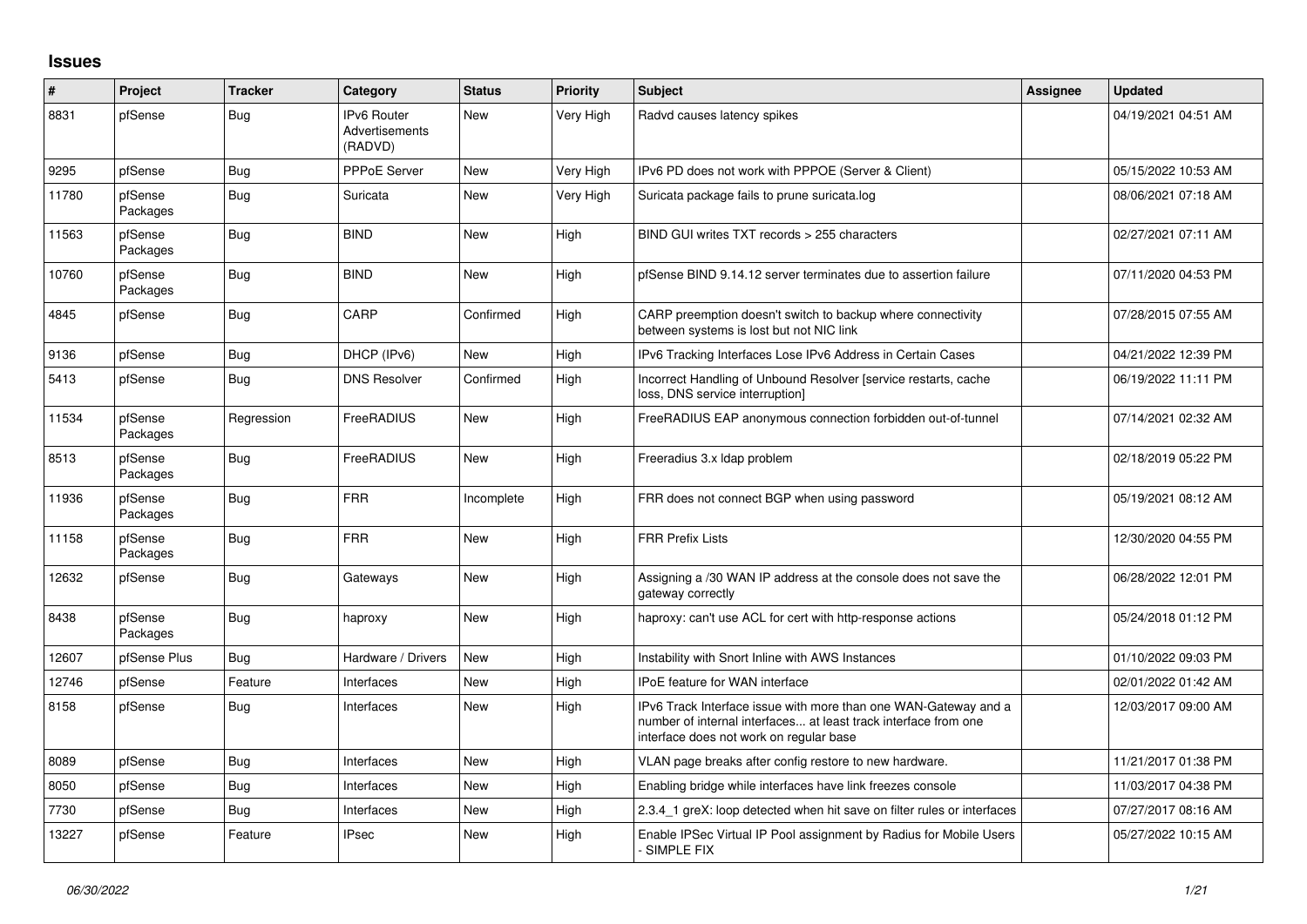| $\vert$ # | Project             | <b>Tracker</b> | Category                | <b>Status</b> | <b>Priority</b> | Subject                                                                                         | Assignee | <b>Updated</b>      |
|-----------|---------------------|----------------|-------------------------|---------------|-----------------|-------------------------------------------------------------------------------------------------|----------|---------------------|
| 5355      | pfSense             | Bug            | <b>IPsec</b>            | New           | High            | on Dynamic WAN IP (DHCP Client) it takes 10 minutes before<br>Phase1 reconnects                 |          | 07/08/2016 10:29 PM |
| 12853     | pfSense             | Bug            | <b>NAT Reflection</b>   | Feedback      | High            | Network Address Translation - Pure NAT pfsense freeze after reboot                              |          | 02/22/2022 08:40 AM |
| 7521      | pfSense             | Feature        | Package System          | New           | High            | Package Updates via Mirror                                                                      |          | 05/04/2017 08:21 PM |
| 13180     | pfSense<br>Packages | <b>Bug</b>     | pfBlockerNG             | New           | High            | High CPU Utilization with pfb_filter <sup>[]</sup> since PfBlockerNG update to<br>devel 3.1.0 4 |          | 06/14/2022 08:00 AM |
| 13179     | pfSense<br>Packages | Feature        | pfBlockerNG             | New           | High            | Search based on CIDR                                                                            |          | 05/17/2022 09:45 AM |
| 12932     | pfSense<br>Packages | Feature        | pfBlockerNG             | New           | High            | pfblockerng per user whitelist                                                                  |          | 03/11/2022 11:08 AM |
| 11572     | pfSense<br>Packages | Bug            | pfBlockerNG             | New           | High            | Auto created firewall rules have IPv4 as protocol only - even for IPv6<br>lists.                |          | 06/25/2022 10:59 AM |
| 10252     | pfSense<br>Packages | <b>Bug</b>     | pfBlockerNG             | New           | High            | pfblockerng-devel                                                                               |          | 02/11/2020 05:18 PM |
| 9724      | pfSense<br>Packages | Bug            | pfBlockerNG             | New           | High            | pfblockerng-firewall-filter-service-will-not-start                                              |          | 09/05/2019 06:32 AM |
| 13307     | pfSense             | Bug            | <b>PPP</b> Interfaces   | New           | High            | PPP interface custom reset date/time Hour and Minute fields do not<br>properly handle "0" value |          | 06/28/2022 12:01 PM |
| 6988      | pfSense<br>Packages | Bug            | Snort                   | New           | High            | SNORT Package PHP memory error                                                                  |          | 06/28/2018 10:00 PM |
| 12520     | pfSense<br>Packages | Feature        | Squid                   | New           | High            | [Squid] - Allow or Deny Mappings from IP/Host/GeoIP sources                                     |          | 11/12/2021 02:13 PM |
| 12732     | pfSense<br>Packages | Bug            | squidguard              | New           | High            | Squid https filtering squidguard acl target list - erratic behaviour                            |          | 01/26/2022 09:11 AM |
| 7388      | pfSense<br>Packages | Bug            | Suricata                | New           | High            | Suricata does not property recognize MTU for PPPOE interfaces                                   |          | 03/15/2017 05:17 AM |
| 9046      | pfSense<br>Packages | Feature        | Telegraf                | New           | High            | telegraf feature request                                                                        |          | 02/18/2019 03:38 PM |
| 13311     | pfSense Docs        | New Content    | Troubleshooting         | New           | High            | Add troubleshooting tips for ZFS boot issues                                                    |          | 06/28/2022 11:04 AM |
| 11992     | pfSense             | Bug            | Virtual IP<br>Addresses | Confirmed     | High            | GRE Tunnel - Does not work with a virtual IP as endpoint                                        |          | 06/04/2021 01:16 AM |
| 13292     | pfSense<br>Packages | Feature        | <b>ACME</b>             | New           | Normal          | Separator                                                                                       |          | 06/21/2022 12:06 PM |
| 13053     | pfSense<br>Packages | <b>Bug</b>     | <b>ACME</b>             | New           | Normal          | LoopiaAPI error handling                                                                        |          | 05/05/2022 10:58 AM |
| 11931     | pfSense<br>Packages | Feature        | <b>ACME</b>             | New           | Normal          | Add support for validating a domain's ownership via Google Cloud<br>Cloud DNS                   |          | 02/15/2022 03:18 AM |
| 11827     | pfSense<br>Packages | Feature        | ACME                    | New           | Normal          | Please include acme deploy folder/scripts                                                       |          | 03/06/2022 04:31 AM |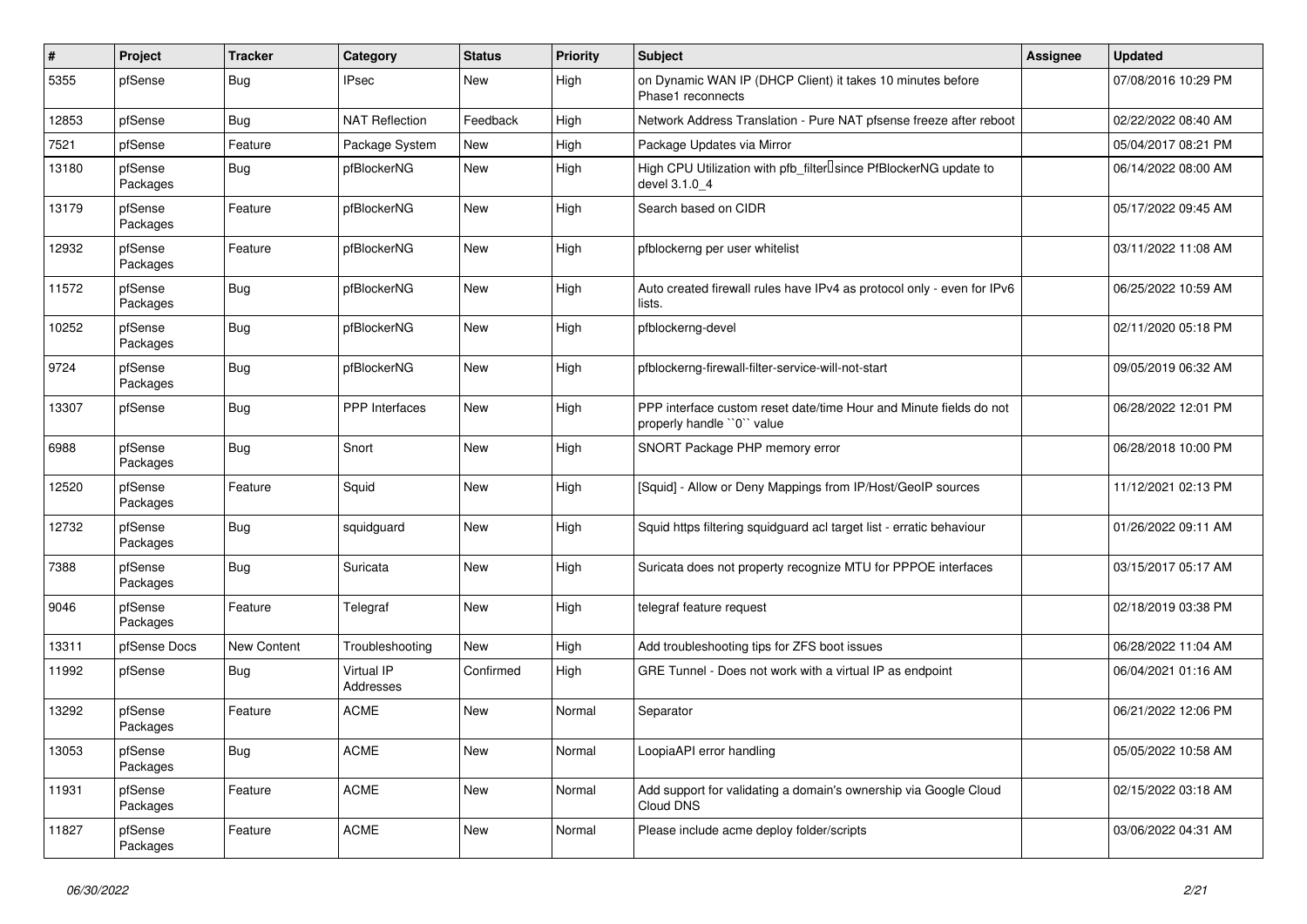| #     | Project             | <b>Tracker</b> | Category         | <b>Status</b>                 | <b>Priority</b> | <b>Subject</b>                                                                                                | <b>Assignee</b> | <b>Updated</b>      |
|-------|---------------------|----------------|------------------|-------------------------------|-----------------|---------------------------------------------------------------------------------------------------------------|-----------------|---------------------|
| 11826 | pfSense<br>Packages | Feature        | <b>ACME</b>      | New                           | Normal          | Preserve acme SAN Method parameters for new cert creations                                                    |                 | 04/20/2021 02:02 PM |
| 11163 | pfSense<br>Packages | Feature        | <b>ACME</b>      | <b>Pull Request</b><br>Review | Normal          | Preferred Chain option                                                                                        |                 | 10/18/2021 09:10 AM |
| 9833  | pfSense<br>Packages | Feature        | <b>ACME</b>      | New                           | Normal          | ACME: add ability to use custom ACME server                                                                   |                 | 04/07/2022 11:31 AM |
| 9348  | pfSense<br>Packages | Bug            | <b>ACME</b>      | New                           | Normal          | Results of Acme certificate issuance/renewal are not properly<br>formatted                                    |                 | 02/22/2019 12:08 PM |
| 9299  | pfSense<br>Packages | Feature        | <b>ACME</b>      | New                           | Normal          | ACME package : Automate add/remove firewall rule for port<br>forwarding                                       |                 | 01/30/2019 10:09 PM |
| 8560  | pfSense<br>Packages | Bug            | <b>ACME</b>      | New                           | Normal          | ACME: can't update DNS records in DNSMadeEasy registar for<br>several domains with different API keys/ids     |                 | 06/08/2018 01:28 PM |
| 7453  | pfSense<br>Packages | Bug            | <b>ACME</b>      | New                           | Normal          | DNS-ovh need to save or display consumer key                                                                  |                 | 04/06/2017 10:54 AM |
| 13068 | pfSense             | Bug            | Aliases / Tables | New                           | Normal          | Error loading rules when URL Table IPs content is empty                                                       |                 | 04/17/2022 09:07 PM |
| 12708 | pfSense             | <b>Bug</b>     | Aliases / Tables | New                           | Normal          | alias with non resolving DNS entry breaks underlying pf table                                                 |                 | 02/20/2022 06:13 PM |
| 12600 | pfSense             | Feature        | Aliases / Tables | New                           | Normal          | allow custom mask for a network alias created from a FQDN                                                     |                 | 12/15/2021 10:50 AM |
| 7665  | pfSense             | Bug            | Aliases / Tables | New                           | Normal          | Host range validation for Aliases is not strict enough                                                        |                 | 08/21/2019 11:01 AM |
| 3387  | pfSense             | Feature        | Aliases / Tables | New                           | Normal          | process_alias_urltable Frequency                                                                              |                 | 08/21/2019 11:01 AM |
| 11898 | pfSense<br>Packages | Bug            | apcupsd          | New                           | Normal          | PHP error from apcupsd dashboard widget                                                                       |                 | 05/07/2021 09:12 AM |
| 11375 | pfSense<br>Packages | Bug            | apcupsd          | New                           | Normal          | UPS Type <blank> for USB APC</blank>                                                                          |                 | 02/26/2021 11:10 AM |
| 10845 | pfSense<br>Packages | <b>Bug</b>     | apcupsd          | New                           | Normal          | apcupsd doesn't stop when not enabled                                                                         |                 | 08/24/2020 10:16 AM |
| 12812 | pfSense<br>Packages | Feature        | arpwatch         | New                           | Normal          | Would it be helpful if the FreeBSD net-mgmt/arpwatch port had an<br>option to use mail/dma for mail delivery? |                 | 02/16/2022 06:09 PM |
| 13260 | pfSense             | Feature        | Authentication   | New                           | Normal          | Add support for OpenVPN static-challenge                                                                      |                 | 06/09/2022 02:04 PM |
| 12726 | pfSense             | Bug            | Authentication   | New                           | Normal          | LDAP select container button auto populate                                                                    |                 | 01/25/2022 01:48 PM |
| 12546 | pfSense Plus        | Feature        | Authentication   | New                           | Normal          | Add 2FA Support to pfSense Plus Local Database Authentication                                                 |                 | 06/25/2022 05:30 PM |
| 12519 | pfSense             | Bug            | Authentication   | New                           | Normal          | Fail authentication using special character in password via the LDAP<br>connector                             |                 | 11/12/2021 07:39 AM |
| 12458 | pfSense             | Feature        | Authentication   | New                           | Normal          | Use "unixHomeDirectory" instead of "homeDirectory" when LDAP<br>authentication server is Active Directory     |                 | 10/15/2021 08:18 AM |
| 12283 | pfSense             | <b>Bug</b>     | Authentication   | New                           | Normal          | LDAP/RADIUS authentication servers configuration does not allow<br>source IP address to be specified          |                 | 08/20/2021 01:15 AM |
| 12095 | pfSense             | <b>Bug</b>     | Authentication   | New                           | Normal          | Memory leak in pcscd                                                                                          |                 | 06/01/2022 01:01 PM |
| 12091 | pfSense             | Feature        | Authentication   | New                           | Normal          | RFE: Add support for sssd authentication                                                                      |                 | 12/10/2021 04:55 PM |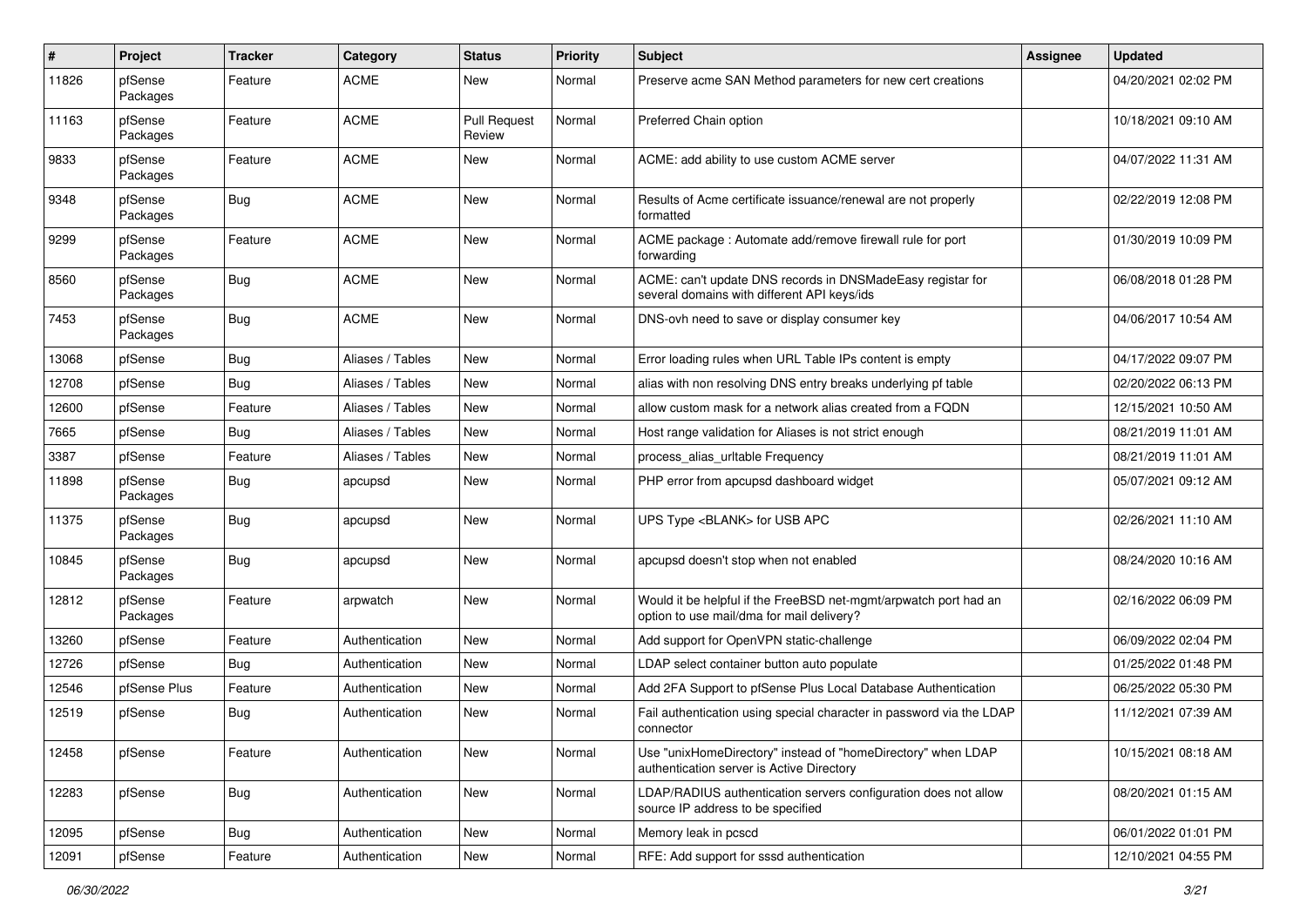| $\sharp$ | Project             | <b>Tracker</b> | Category         | <b>Status</b> | <b>Priority</b> | <b>Subject</b>                                                                                                                      | Assignee | <b>Updated</b>      |
|----------|---------------------|----------------|------------------|---------------|-----------------|-------------------------------------------------------------------------------------------------------------------------------------|----------|---------------------|
| 11920    | pfSense Plus        | Feature        | Authentication   | New           | Normal          | SAML Authentication for pfSense (VPN and webConfigurator)                                                                           |          | 05/14/2021 12:56 AM |
| 10843    | pfSense             | Feature        | Authentication   | New           | Normal          | Allow user manager settings to specify multiple authentication<br>servers                                                           |          | 01/13/2022 07:22 AM |
| 10765    | pfSense             | Bug            | Authentication   | New           | Normal          | Ampersands in Idap_extended_query are escaped twice                                                                                 |          | 09/02/2020 07:55 AM |
| 9937     | pfSense             | Feature        | Authentication   | New           | Normal          | OpenVPN Login User Privilege                                                                                                        |          | 11/29/2019 08:46 AM |
| 9288     | pfSense             | Feature        | Authentication   | New           | Normal          | SSHGuard add pfSense signature in standard                                                                                          |          | 08/14/2019 01:19 PM |
| 9222     | pfSense             | Feature        | Authentication   | New           | Normal          | Add sshguard log when release an IP                                                                                                 |          | 08/14/2019 01:00 PM |
| 9165     | pfSense             | Feature        | Authentication   | New           | Normal          | only IPs can be added to sshguard whitelist                                                                                         |          | 04/21/2022 12:39 PM |
| 8087     | pfSense             | Bug            | Authentication   | New           | Normal          | Provide Calling-Station-ID to RADIUS backed VPN connections                                                                         |          | 06/06/2020 05:36 AM |
| 5825     | pfSense             | Feature        | Authentication   | New           | Normal          | Allow EAP-RADIUS for authentication servers                                                                                         |          | 08/21/2019 10:32 AM |
| 5652     | pfSense             | Bug            | Authentication   | New           | Normal          | Radius IETF Class Group Assignment - Incorrect Standard                                                                             |          | 08/13/2019 01:39 PM |
| 4242     | pfSense             | Feature        | Authentication   | New           | Normal          | Two Factor or OTP Authentication for Admin Interface                                                                                |          | 01/04/2022 12:07 PM |
| 4098     | pfSense             | Feature        | Authentication   | New           | Normal          | Add option to force a password change on login                                                                                      |          | 08/21/2019 10:31 AM |
| 12767    | pfSense<br>Packages | <b>Bug</b>     | Avahi            | New           | Normal          | Package radavahi-daemon does does not exist in current pfSense<br>version and it has been removed"" message on pfSense 2.7 restore  |          | 02/07/2022 11:28 AM |
| 12329    | pfSense<br>Packages | Feature        | Avahi            | <b>New</b>    | Normal          | Add optional floating firewall rules for IPv4 and IPv6                                                                              |          | 02/09/2022 04:43 PM |
| 13039    | pfSense<br>Packages | Feature        | <b>AWS VPC</b>   | New           | Normal          | Handle transit gateway VPNs in the AWS VPN wizard                                                                                   |          | 04/11/2022 07:31 AM |
| 9497     | pfSense<br>Packages | Bug            | AWS VPC          | New           | Normal          | AWS VPN Wizard: WebGUI times out.                                                                                                   |          | 11/13/2019 10:07 AM |
| 9495     | pfSense<br>Packages | <b>Bug</b>     | <b>AWS VPC</b>   | New           | Normal          | AWS VPC VPN wizard produces incorrect config (SHA256 should be<br>SHA <sub>1</sub> )                                                |          | 08/19/2019 02:45 PM |
| 10900    | pfSense<br>Packages | <b>Bug</b>     | Backup           | Feedback      | Normal          | /packages/backup/backup.php?a=download&t=backup HTTP 504,<br>or Sends PHP Error Message as ASCII/Text file Named<br>pfsense.bak.tgz |          | 04/05/2022 01:51 AM |
| 12774    | pfSense             | Bug            | Backup / Restore | New           | Normal          | Picture widget image is not saved in backup                                                                                         |          | 04/04/2022 04:48 AM |
| 12553    | pfSense             | Feature        | Backup / Restore | New           | Normal          | Auto Config Backup: Allow selecting multiple backups for deletion                                                                   |          | 02/22/2022 04:27 AM |
| 12249    | pfSense             | <b>Bug</b>     | Backup / Restore | New           | Normal          | HAProxy causing failed ACB backups                                                                                                  |          | 11/15/2021 11:58 PM |
| 11110    | pfSense             | <b>Bug</b>     | Backup / Restore | New           | Normal          | Backup file should be checked before restoring a specific area                                                                      |          | 12/05/2020 02:50 PM |
| 9775     | pfSense             | Feature        | Backup / Restore | New           | Normal          | AutoConfigBackup - Rolling per day/hour cap on changes, retention<br>policy                                                         |          | 09/20/2019 09:19 AM |
| 8076     | pfSense             | Bug            | Backup / Restore | New           | Normal          | User can easily apply an unusable interface configuration after<br>restore                                                          |          | 08/14/2019 10:52 AM |
| 7757     | pfSense             | <b>Bug</b>     | Backup / Restore | New           | Normal          | Auto Config Backup fails to upload unless Default Gateway is up                                                                     |          | 08/16/2019 12:47 PM |
| 4681     | pfSense             | Feature        | Backup / Restore | New           | Normal          | AutoConfigBackup make a way to easily download a saved backup                                                                       |          | 08/16/2019 12:46 PM |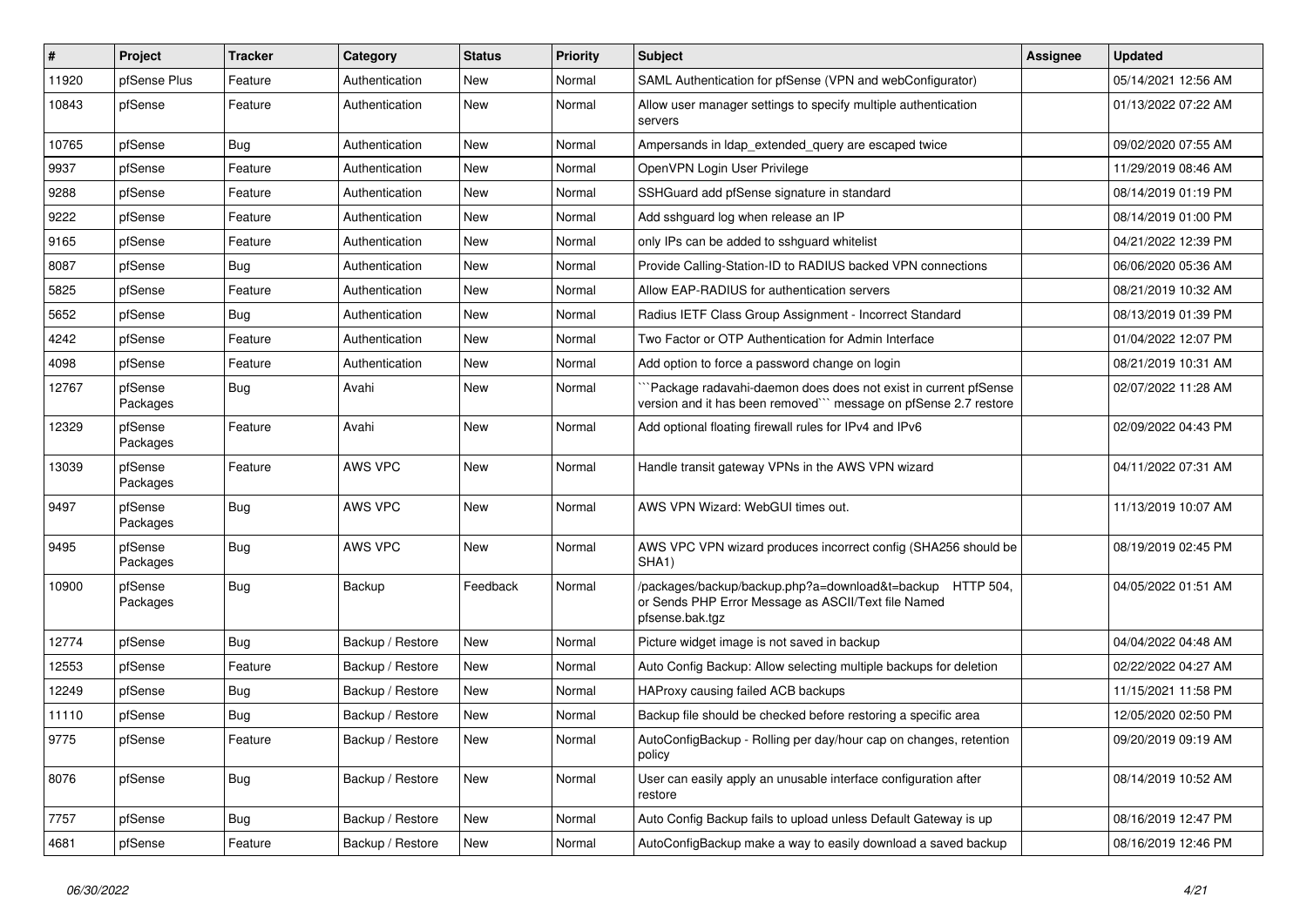| #     | Project             | <b>Tracker</b> | Category              | <b>Status</b> | <b>Priority</b> | Subject                                                                                         | Assignee | <b>Updated</b>      |
|-------|---------------------|----------------|-----------------------|---------------|-----------------|-------------------------------------------------------------------------------------------------|----------|---------------------|
| 3697  | pfSense             | Feature        | Backup / Restore      | New           | Normal          | New backup/restore area: Certificates                                                           |          | 03/11/2017 11:30 AM |
| 3696  | pfSense             | Feature        | Backup / Restore      | New           | Normal          | Multiple items backup/restore                                                                   |          | 06/06/2014 02:33 PM |
| 1367  | pfSense             | Feature        | Backup / Restore      | New           | Normal          | Input validation on partial config restores                                                     |          | 03/21/2011 01:16 AM |
| 286   | pfSense             | Feature        | Backup / Restore      | New           | Normal          | Backup/restore users individually                                                               |          | 01/09/2021 03:48 PM |
| 11634 | pfSense<br>Packages | Regression     | <b>BIND</b>           | New           | Normal          | bind hangs when pfsense is reconnecting as an openypn client to a<br>TUN openvpn server         |          | 03/14/2021 07:23 AM |
| 10693 | pfSense<br>Packages | Bug            | <b>BIND</b>           | New           | Normal          | pfSense Bind Zone Editor UI does not update zone serial number<br>when a change is made         |          | 09/01/2021 12:51 AM |
| 10445 | pfSense<br>Packages | Bug            | <b>BIND</b>           | Feedback      | Normal          | BIND crashed when added RPZ. rpz is not a master or slave zone.                                 |          | 04/21/2022 12:40 PM |
| 10330 | pfSense<br>Packages | Bug            | <b>BIND</b>           | Feedback      | Normal          | BIND zone configuration displays wrong DS resource record with<br>inline DNSSEC signing enabled |          | 04/21/2022 12:40 PM |
| 9916  | pfSense<br>Packages | Feature        | <b>BIND</b>           | Feedback      | Normal          | Check allow-transfer in custom option when the zone is slave                                    |          | 04/21/2022 12:40 PM |
| 8199  | pfSense<br>Packages | Feature        | <b>BIND</b>           | New           | Normal          | Support reordering and/or sort alphabetically across BIND package                               |          | 12/12/2017 02:05 AM |
| 8197  | pfSense<br>Packages | Bug            | <b>BIND</b>           | New           | Normal          | BIND UI fails to properly update zone with inline DNSSEC signing<br>enabled                     |          | 02/18/2019 05:23 PM |
| 8146  | pfSense<br>Packages | Feature        | <b>BIND</b>           | <b>New</b>    | Normal          | Zone Domain Records more powerfull for BIND Zones                                               |          | 08/13/2019 09:39 AM |
| 4472  | pfSense             | Feature        | Build / Release       | <b>New</b>    | Normal          | Cryptographically sign every (sub-)release                                                      |          | 08/13/2019 12:53 PM |
| 13290 | pfSense             | Regression     | <b>Captive Portal</b> | Feedback      | Normal          | Error "dummynet: bad switch 21!" with Captive Portals and Limiters<br>active                    |          | 06/30/2022 08:06 AM |
| 12730 | pfSense             | Bug            | <b>Captive Portal</b> | New           | Normal          | RADIUS accounting does not work if WAN is down                                                  |          | 01/26/2022 05:13 AM |
| 12648 | pfSense             | Bug            | <b>Captive Portal</b> | New           | Normal          | Undocumented variables 'listenporthttp' and 'listenporthttps'                                   |          | 12/28/2021 10:44 AM |
| 12467 | pfSense             | <b>Bug</b>     | <b>Captive Portal</b> | New           | Normal          | CP error on client disconnect after reboot                                                      |          | 10/17/2021 05:35 AM |
| 12357 | pfSense             | Bug            | <b>Captive Portal</b> | New           | Normal          | Captive Portal popup Logout button loads full login page in popup<br>when clicked               |          | 10/27/2021 12:10 PM |
| 11379 | pfSense             | Feature        | <b>Captive Portal</b> | New           | Normal          | <b>Template Roll Printer</b>                                                                    |          | 02/07/2021 05:26 AM |
| 11189 | pfSense             | Feature        | <b>Captive Portal</b> | New           | Normal          | Captive Portal - Tarpit option                                                                  |          | 12/23/2020 06:44 PM |
| 9627  | pfSense             | Feature        | <b>Captive Portal</b> | New           | Normal          | Captive Portal only shows authenticated users                                                   |          | 08/14/2019 02:48 PM |
| 7971  | pfSense             | Feature        | <b>Captive Portal</b> | New           | Normal          | Allow import, export and synchronization of MACs under Captive<br>Portal service                |          | 10/19/2017 04:56 AM |
| 6956  | pfSense             | Feature        | <b>Captive Portal</b> | New           | Normal          | Allow more control over concurrent logins                                                       |          | 11/23/2016 12:01 PM |
| 3053  | pfSense             | Feature        | Captive Portal        | New           | Normal          | Automatically add DHCP static addresses to CP passthru-mac                                      |          | 06/21/2013 11:54 AM |
| 2963  | pfSense             | Feature        | <b>Captive Portal</b> | New           | Normal          | Captive Portal MAC authentication request                                                       |          | 08/22/2017 09:09 PM |
| 2573  | pfSense             | Feature        | <b>Captive Portal</b> | New           | Normal          | Captive Portal support of RADIUS POD (Packet of Disconnect)                                     |          | 10/17/2016 03:14 AM |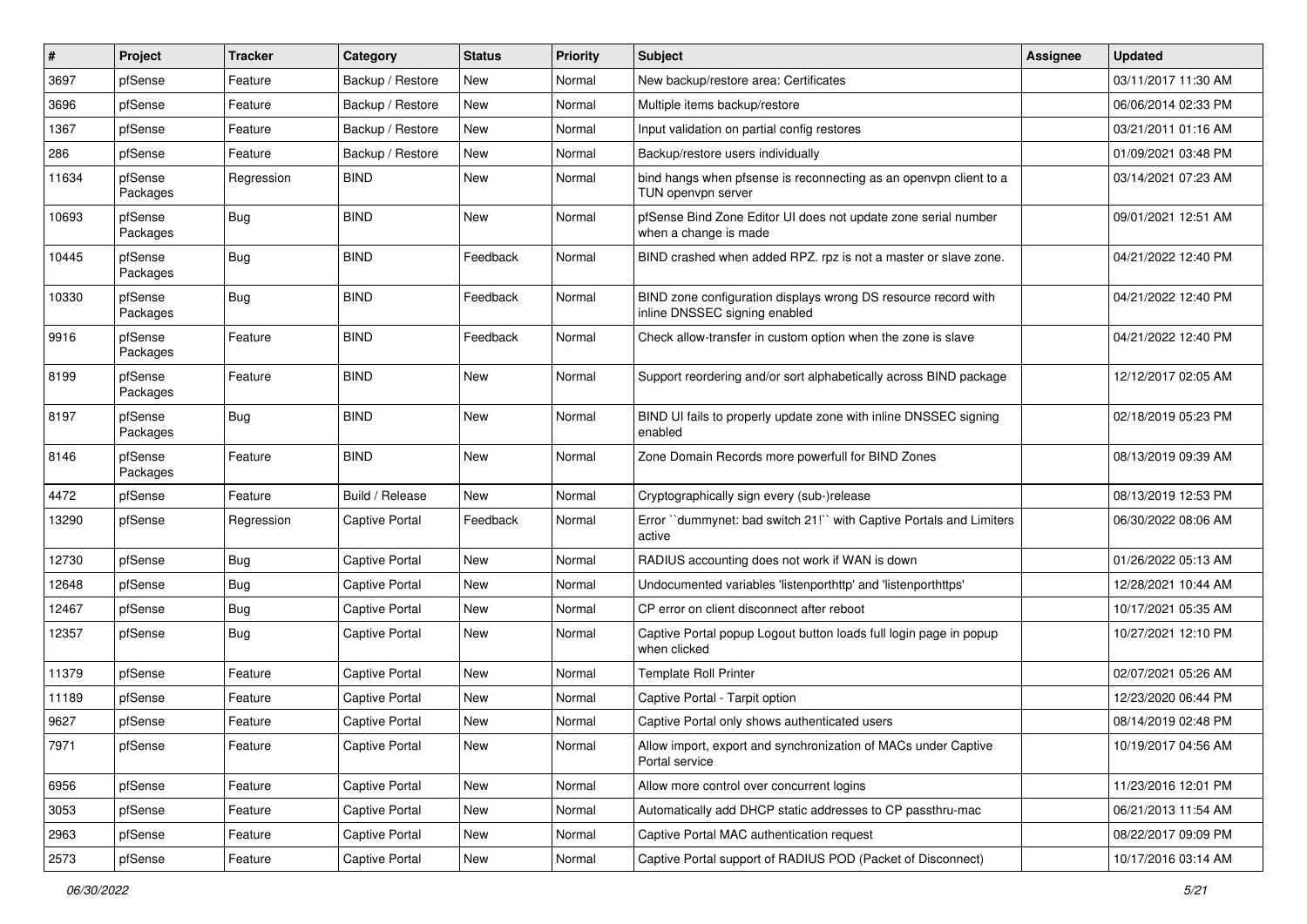| $\vert$ # | Project             | <b>Tracker</b> | Category                 | <b>Status</b>                 | <b>Priority</b> | Subject                                                                                          | Assignee | <b>Updated</b>      |
|-----------|---------------------|----------------|--------------------------|-------------------------------|-----------------|--------------------------------------------------------------------------------------------------|----------|---------------------|
| 2025      | pfSense             | Feature        | <b>Captive Portal</b>    | New                           | Normal          | Captive Portal: Easy accessible Logout page instead of Logout<br>pop-up window                   |          | 02/06/2016 04:59 AM |
| 1924      | pfSense             | Feature        | <b>Captive Portal</b>    | New                           | Normal          | Ability of CP's allowed IP addresses to use aliases                                              |          | 07/26/2018 04:28 AM |
| 385       | pfSense             | Feature        | <b>Captive Portal</b>    | New                           | Normal          | Reverse captive portal                                                                           |          | 08/13/2019 12:23 PM |
| 8567      | pfSense             | <b>Bug</b>     | CARP                     | New                           | Normal          | Using IPv6 VIP alias for services may affect CARP IPv6 VIP work                                  |          | 06/12/2018 01:26 PM |
| 8566      | pfSense             | Bug            | CARP                     | New                           | Normal          | Wrong IPv6 source in NS request in case using of IPv6 alias                                      |          | 06/12/2018 01:26 PM |
| 5849      | pfSense             | Bug            | CARP                     | New                           | Normal          | Routing fail on CARP IPsec                                                                       |          | 12/18/2021 04:41 PM |
| 2218      | pfSense             | Feature        | CARP                     | New                           | Normal          | Ability to delay CARP master status at boot time                                                 |          | 03/03/2021 11:57 AM |
| 2099      | pfSense             | Todo           | CARP                     | New                           | Normal          | Remove "queue" from CARP traffic                                                                 |          | 01/19/2012 10:59 AM |
| 13063     | pfSense<br>Packages | Feature        | Cellular                 | <b>Pull Request</b><br>Review | Normal          | Cellular package shall support more modems and NMEA port                                         |          | 05/06/2022 02:38 PM |
| 10796     | pfSense<br>Packages | Feature        | Cellular                 | Feedback                      | Normal          | Huawei ME909u-521 support                                                                        |          | 04/21/2022 12:40 PM |
| 13305     | pfSense             | Feature        | Certificates             | New                           | Normal          | Certificate Revocation page should show expiration date                                          |          | 06/27/2022 10:26 AM |
| 12737     | pfSense             | Bug            | Certificates             | New                           | Normal          | CApath is not defined by default in curl                                                         |          | 06/28/2022 12:01 PM |
| 11203     | pfSense             | Bug            | Certificates             | New                           | Normal          | certificate manager very slow                                                                    |          | 12/31/2020 11:57 AM |
| 2276      | pfSense             | Feature        | Certificates             | New                           | Normal          | Remote CRL fetch support                                                                         |          | 02/06/2016 04:14 AM |
| 1268      | pfSense             | Feature        | Certificates             | New                           | Normal          | Allow mass renewing of certs                                                                     |          | 11/01/2019 03:17 PM |
| 1257      | pfSense             | Feature        | Certificates             | <b>Pull Request</b><br>Review | Normal          | Handle encypted CA/Certificate private keys                                                      |          | 10/12/2020 07:12 AM |
| 12402     | pfSense Docs        | Todo           | Configuration            | New                           | Normal          | Feedback on Configuration - Advanced Configuration Options -<br><b>Notifications</b>             |          | 09/24/2021 12:46 AM |
| 12098     | pfSense Docs        | Correction     | Configuration            | New                           | Normal          | Feedback on pfSense Configuration Recipes - Accessing a<br>CPE/Modem from Inside the Firewall    |          | 07/02/2021 02:30 AM |
| 13288     | pfSense             | Bug            | Configuration<br>Backend | New                           | Normal          | Encode FreeRADIUS Custom Options                                                                 |          | 06/20/2022 10:36 AM |
| 13287     | pfSense             | Feature        | Configuration<br>Backend | New                           | Normal          | Encode OpenVPN Custom Options                                                                    |          | 06/20/2022 10:33 AM |
| 12483     | pfSense             | <b>Bug</b>     | Configuration<br>Backend | New                           | Normal          | GUI creates inconsistent config.xml                                                              |          | 10/23/2021 06:48 AM |
| 10833     | pfSense             | Bug            | Configuration<br>Backend | New                           | Normal          | unbound exits on configuration error when link status flaps on LAN<br>interface                  |          | 08/13/2020 11:53 PM |
| 6398      | pfSense             | <b>Bug</b>     | Configuration<br>Backend | New                           | Normal          | If config cannot be loaded due to corruption or bug, it isn't handled<br>gracefully (just stops) |          | 08/13/2019 01:23 PM |
| 5902      | pfSense             | Todo           | Configuration<br>Backend | New                           | Normal          | Use a common place for default values                                                            |          | 08/13/2019 12:53 PM |
| 3895      | pfSense             | Feature        | Configuration<br>Backend | New                           | Normal          | Timeout for "Apply change"                                                                       |          | 01/25/2021 08:07 AM |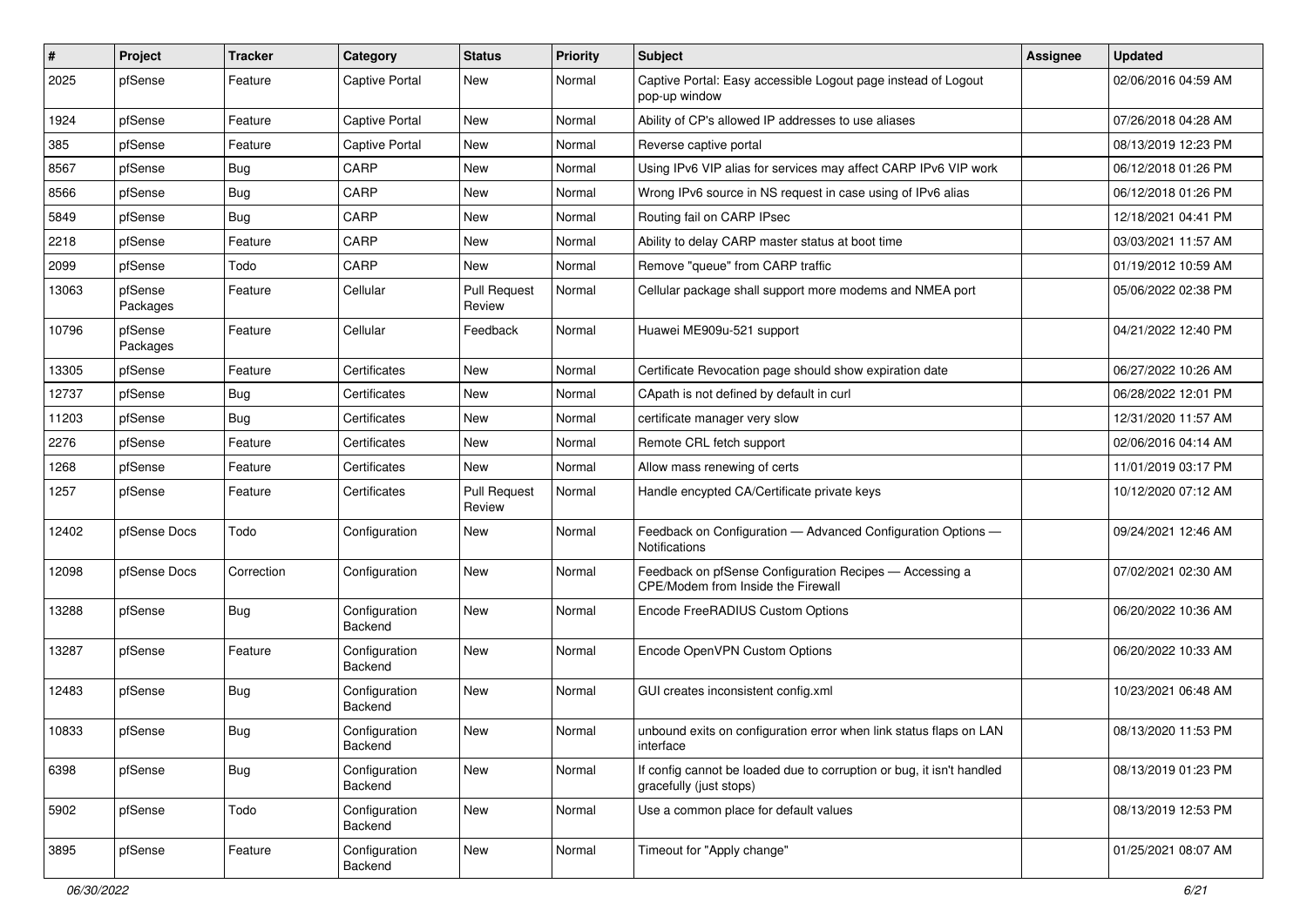| #     | Project             | <b>Tracker</b> | Category                 | <b>Status</b>                 | <b>Priority</b> | Subject                                                                                                               | <b>Assignee</b> | <b>Updated</b>      |
|-------|---------------------|----------------|--------------------------|-------------------------------|-----------------|-----------------------------------------------------------------------------------------------------------------------|-----------------|---------------------|
| 13268 | pfSense             | Todo           | Console Menu             | Ready To Test                 | Normal          | columns don't align nicely in console with medium-long interface<br>names                                             |                 | 06/12/2022 10:32 PM |
| 13249 | pfSense             | Bug            | Console Menu             | New                           | Normal          | Running playback comands multiple times results in PHP error                                                          |                 | 06/06/2022 07:02 AM |
| 7747  | pfSense             | Feature        | Console Menu             | New                           | Normal          | Minor UI Tweak: Make hitting enter on the console (esp via SSH)<br>should not log you out, but simply redraw the menu |                 | 08/01/2017 04:03 PM |
| 6469  | pfSense             | Feature        | Console Menu             | New                           | Normal          | Improve help + self documentation in console PHP shell                                                                |                 | 08/13/2019 01:23 PM |
| 11970 | pfSense<br>Packages | Bug            | Coreboot                 | New                           | Normal          | Netgate Firmware Upgrade Doesn't Work on XG-2758                                                                      |                 | 04/21/2022 12:39 PM |
| 13074 | pfSense Plus        | Bug            | Cryptographic<br>Modules | New                           | Normal          | AES-GCM with SafeXcel on Netgate 2100 causes MBUF overload                                                            |                 | 06/12/2022 11:14 AM |
| 12658 | pfSense<br>Packages | Feature        | darkstat                 | New                           | Normal          | Adding prometheus metrics to darkstat                                                                                 |                 | 05/27/2022 09:44 PM |
| 13165 | pfSense             | Feature        | Dashboard                | <b>Pull Request</b><br>Review | Normal          | Feat: live update for Services dashboard widget                                                                       |                 | 05/15/2022 01:48 AM |
| 11759 | pfSense             | Bug            | Dashboard                | New                           | Normal          | Traffic graphs on dashboard double upload on pppoe links                                                              |                 | 12/30/2021 04:00 AM |
| 10401 | pfSense             | Feature        | Dashboard                | New                           | Normal          | Request: ability to sort/separate stopped/running Service(s) on<br>Dashboard -> Services Status widget                |                 | 03/31/2020 04:48 PM |
| 9677  | pfSense             | Bug            | Dashboard                | New                           | Normal          | Dashboard hangs when widget needs data from a remote host which<br>is down                                            |                 | 08/13/2019 09:15 AM |
| 7974  | pfSense             | Feature        | Dashboard                | New                           | Normal          | <b>ZFS RAID Monitor Not available</b>                                                                                 |                 | 08/20/2019 01:34 PM |
| 7182  | pfSense             | Feature        | Dashboard                | New                           | Normal          | Break up System Widget on the Dashboard                                                                               |                 | 08/21/2019 08:59 AM |
| 7113  | pfSense             | Bug            | Dashboard                | New                           | Normal          | Interface name in Traffic Graphs                                                                                      |                 | 12/31/2021 05:40 PM |
| 4646  | pfSense             | Feature        | Dashboard                | New                           | Normal          | Recover valuable vertical screen real estate in dashboard                                                             |                 | 04/20/2015 07:46 PM |
| 2479  | pfSense             | Feature        | Dashboard                | New                           | Normal          | Allow reordering of the traffic graphs on the dashboard                                                               |                 | 06/08/2012 04:13 PM |
| 7244  | pfSense             | Feature        | Developer Tools          | New                           | Normal          | Publish pfsense as a Vagrant Basebox                                                                                  |                 | 01/29/2019 04:09 AM |
| 13321 | pfSense             | Bug            | DHCP (IPv4)              | <b>Pull Request</b><br>Review | Normal          | dhcpleases handles duplicate hostnames incorrectly                                                                    |                 | 06/30/2022 07:06 AM |
| 13273 | pfSense             | Bug            | DHCP (IPv4)              | New                           | Normal          | dhclient can use conflicting recorded leases                                                                          |                 | 06/14/2022 11:07 AM |
| 13256 | pfSense             | Feature        | DHCP (IPv4)              | New                           | Normal          | Better handling of duplicate IPs in static DHCP assignments                                                           |                 | 06/11/2022 04:51 PM |
| 12959 | pfSense             | Bug            | DHCP (IPv4)              | Feedback                      | Normal          | dhcplease process wrongly update host file if client-hostname is<br>empty                                             |                 | 03/28/2022 10:26 AM |
| 12922 | pfSense             | <b>Bug</b>     | DHCP (IPv4)              | New                           | Normal          | Classless static routes received on DHCP WAN can override chosen<br>default gateway                                   |                 | 03/28/2022 10:08 AM |
| 11927 | pfSense             | Feature        | DHCP (IPv4)              | Feedback                      | Normal          | Allow DHCP not to serve a gateway - small fix                                                                         |                 | 01/03/2022 04:17 PM |
| 10345 | pfSense             | Feature        | DHCP (IPv4)              | New                           | Normal          | DHCP lease distinction between online and offline                                                                     |                 | 03/16/2020 07:56 AM |
| 9732  | pfSense             | Feature        | DHCP (IPv4)              | New                           | Normal          | System UTC time offset in DHCP Option 2                                                                               |                 | 09/06/2019 08:39 PM |
| 9343  | pfSense             | <b>Bug</b>     | DHCP (IPv4)              | New                           | Normal          | diag_arp.php times out with large DHCPD leases table                                                                  |                 | 08/14/2019 01:19 PM |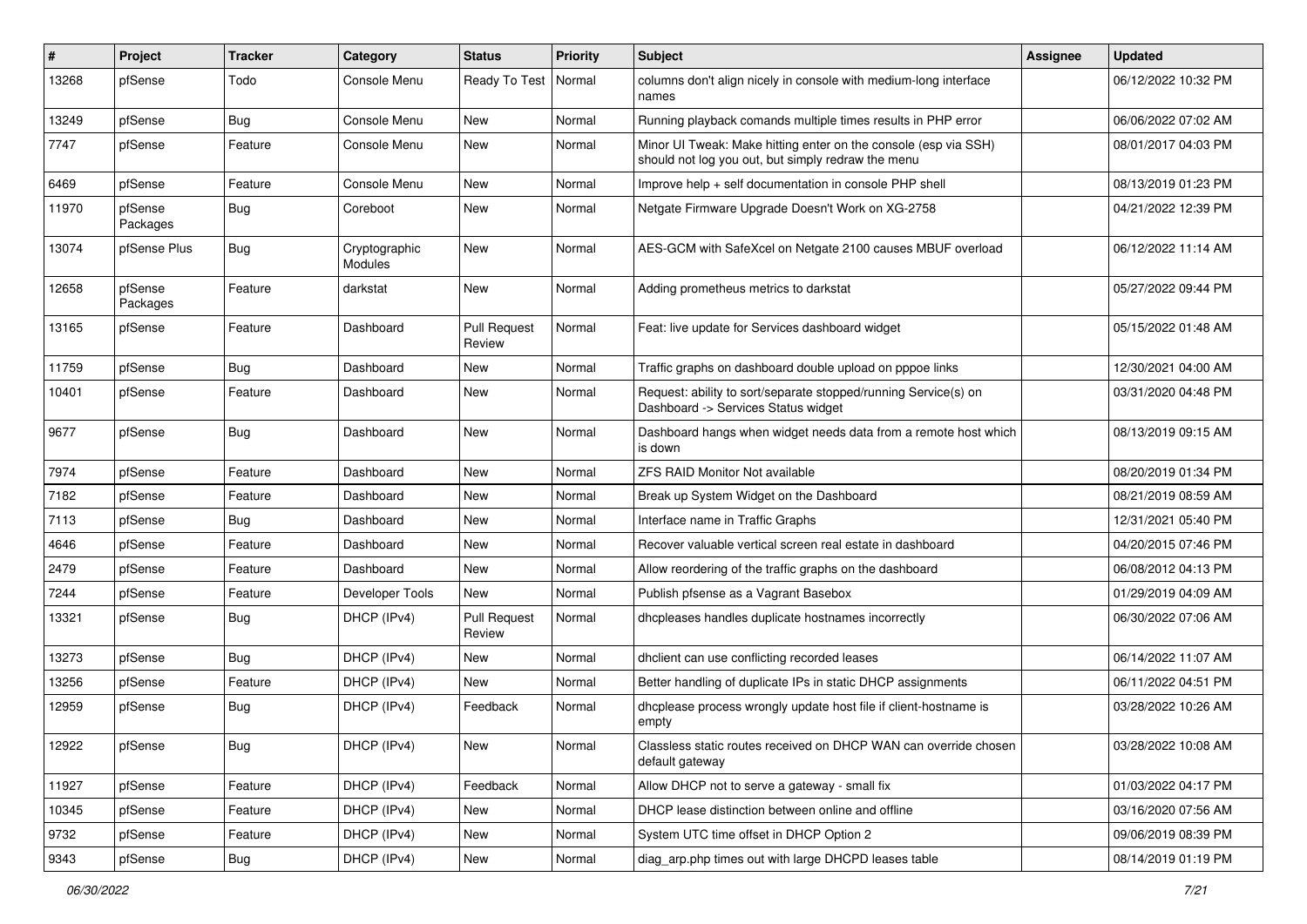| #     | Project | <b>Tracker</b> | Category    | <b>Status</b>                 | <b>Priority</b> | <b>Subject</b>                                                                                     | <b>Assignee</b> | <b>Updated</b>      |
|-------|---------|----------------|-------------|-------------------------------|-----------------|----------------------------------------------------------------------------------------------------|-----------------|---------------------|
| 9130  | pfSense | Feature        | DHCP (IPv4) | New                           | Normal          | Request ID [#INC-16195]: DHCP - PXE Boot                                                           |                 | 09/10/2020 01:39 PM |
| 8614  | pfSense | Bug            | DHCP (IPv4) | New                           | Normal          | Cannot remove Additional BOOTP/DHCP Options                                                        |                 | 08/21/2019 09:15 AM |
| 8330  | pfSense | Feature        | DHCP (IPv4) | New                           | Normal          | add options for ddns-local-address statements                                                      |                 | 04/27/2021 12:31 PM |
| 7405  | pfSense | Feature        | DHCP (IPv4) | New                           | Normal          | Ability to add dhcp host reservations from "Diagnostics -> ARP table"                              |                 | 10/12/2020 08:22 AM |
| 7172  | pfSense | Bug            | DHCP (IPv4) | New                           | Normal          | Sorting by hostname in Services > DHCP Server > LAN should be<br>"natural" (alphanumeric friendly) |                 | 08/20/2019 03:47 PM |
| 6960  | pfSense | Feature        | DHCP (IPv4) | New                           | Normal          | Consider replacing ISC DHCP server with KEA DHCP                                                   |                 | 09/24/2020 01:59 PM |
| 6615  | pfSense | Feature        | DHCP (IPv4) | New                           | Normal          | new DHCP server option                                                                             |                 | 08/13/2019 01:39 PM |
| 6362  | pfSense | Bug            | DHCP (IPv4) | Confirmed                     | Normal          | DHCP Client ID not used                                                                            |                 | 07/09/2021 06:30 AM |
| 5080  | pfSense | Feature        | DHCP (IPv4) | New                           | Normal          | Settings tab under Services>DHCP Server                                                            |                 | 08/13/2019 12:53 PM |
| 4899  | pfSense | Feature        | DHCP (IPv4) | New                           | Normal          | Additional BOOTP/DHCP Options should allow a force option                                          |                 | 01/02/2018 02:24 PM |
| 4061  | pfSense | Bug            | DHCP (IPv4) | Confirmed                     | Normal          | dhcpd doesn't send client-hostname to peer, breaking DHCP lease<br>registrations w/HA              |                 | 02/24/2017 08:58 PM |
| 3771  | pfSense | Bug            | DHCP (IPv4) | New                           | Normal          | Webinterface and dhcpdcrashes with 500+ static leases                                              |                 | 08/21/2019 09:26 AM |
| 3534  | pfSense | Feature        | DHCP (IPv4) | New                           | Normal          | DDNS using arbitrary zone primary                                                                  |                 | 07/08/2014 11:40 AM |
| 3404  | pfSense | Bug            | DHCP (IPv4) | New                           | Normal          | DHCP Server Fails to Start on Interfaces that are Slow to Come<br><b>Online During Boot</b>        |                 | 02/11/2014 05:09 PM |
| 2983  | pfSense | Feature        | DHCP (IPv4) | New                           | Normal          | DHCPD: Add vendor-class-identifier and MAC-OIDs                                                    |                 | 05/29/2020 09:24 PM |
| 2774  | pfSense | Feature        | DHCP (IPv4) | New                           | Normal          | Extend DHCP Pools code to allow using different subnets                                            |                 | 08/19/2019 10:27 AM |
| 13296 | pfSense | Feature        | DHCP (IPv6) | New                           | Normal          | Add support for DHCP6 OPTION_PD_EXCLUDE (RFC 6603)                                                 |                 | 06/24/2022 10:10 PM |
| 13253 | pfSense | Bug            | DHCP (IPv6) | New                           | Normal          | dhcp6c" is not restarted when applying settings when multiple<br>WANs are configured for DHCP6     |                 | 06/28/2022 12:01 PM |
| 13248 | pfSense | Regression     | DHCP (IPv6) | New                           | Normal          | IPv6 Router Advertisements runs when config.xml does not contain<br>an entry for the interface     |                 | 06/05/2022 07:44 PM |
| 13237 | pfSense | Bug            | DHCP (IPv6) | New                           | Normal          | dhcp6c script cannot be executed safely                                                            |                 | 06/01/2022 11:20 AM |
| 12947 | pfSense | Bug            | DHCP (IPv6) | <b>Pull Request</b><br>Review | Normal          | DHCP6 client does not take any action if the interface IPv6 address<br>changes during renewal      |                 | 06/28/2022 12:01 PM |
| 12823 | pfSense | Bug            | DHCP (IPv6) | New                           | Normal          | Multiple DHCP6 WAN connections PPPoE interface 'defached'<br>status                                |                 | 02/18/2022 05:39 AM |
| 12581 | pfSense | Regression     | DHCP (IPv6) | New                           | Normal          | CARP IPv6 assigned address does not get advertised to endpoints<br>with RADV                       |                 | 12/16/2021 02:34 PM |
| 10822 | pfSense | <b>Bug</b>     | DHCP (IPv6) | New                           | Normal          | Deprecated IPv6 prefix won't be announced as deprecated to clients                                 |                 | 08/10/2020 09:23 AM |
| 10714 | pfSense | <b>Bug</b>     | DHCP (IPv6) | New                           | Normal          | radvd only gives out the prefix of the "first" IPv6 address of an<br>interface                     |                 | 10/06/2020 01:03 PM |
| 9536  | pfSense | Feature        | DHCP (IPv6) | New                           | Normal          | Support dynamic prefix in DHCPv6 Server                                                            |                 | 05/25/2022 04:27 AM |
| 7821  | pfSense | Bug            | DHCP (IPv6) | New                           | Normal          | GIF does not support broadcast                                                                     |                 | 08/29/2017 10:50 AM |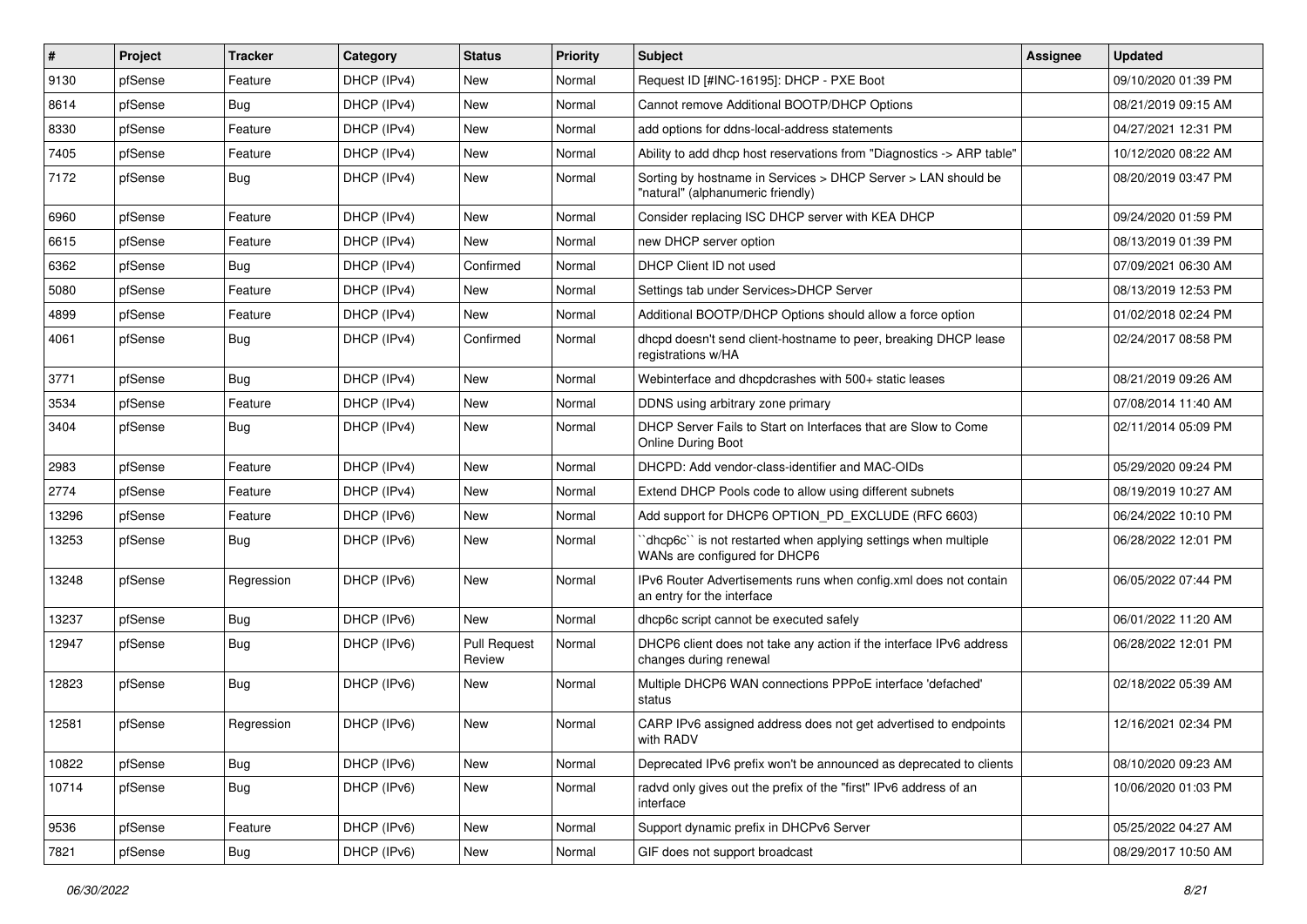| $\sharp$ | Project      | <b>Tracker</b> | Category             | <b>Status</b> | Priority | <b>Subject</b>                                                                                                  | <b>Assignee</b> | <b>Updated</b>      |
|----------|--------------|----------------|----------------------|---------------|----------|-----------------------------------------------------------------------------------------------------------------|-----------------|---------------------|
| 7734     | pfSense      | <b>Bug</b>     | DHCP (IPv6)          | <b>New</b>    | Normal   | Using opton ia pd0 does not renew prefix and prefix get dropped                                                 |                 | 07/31/2017 03:46 AM |
| 7138     | pfSense      | Bug            | DHCP (IPv6)          | Assigned      | Normal   | Pfsense wide dhcpv6 client doesn't recognise ifid statement                                                     |                 | 04/21/2022 12:39 PM |
| 6691     | pfSense      | <b>Bug</b>     | DHCP (IPv6)          | New           | Normal   | dhcp6c quits after only two tries if no response was received                                                   |                 | 12/07/2020 04:25 PM |
| 6283     | pfSense      | Feature        | DHCP (IPv6)          | <b>New</b>    | Normal   | Register DHCPv6 leases with DNS resolver                                                                        |                 | 08/21/2019 10:48 AM |
| 6051     | pfSense      | <b>Bug</b>     | DHCP (IPv6)          | <b>New</b>    | Normal   | DHCPv6 Client Failure for additional WAN Address causes<br>2-seconds-service-restart-loop                       |                 | 12/03/2020 01:08 AM |
| 5950     | pfSense      | Feature        | DHCP (IPv6)          | New           | Normal   | DHCPv6 Server support for PD of PD-obtained networks                                                            |                 | 03/04/2016 03:04 AM |
| 3185     | pfSense      | Feature        | DHCP (IPv6)          | New           | Normal   | Accommodate a DHCPv6 failover-like mechanism                                                                    |                 | 11/24/2017 10:44 AM |
| 12508    | pfSense      | Bug            | <b>DHCP Relay</b>    | New           | Normal   | <b>DHCP Relay over VPN</b>                                                                                      |                 | 11/06/2021 11:25 AM |
| 12120    | pfSense      | Feature        | <b>DHCP Relay</b>    | New           | Normal   | Permit several sets of destination DHCP servers in DHCP relay                                                   |                 | 07/11/2021 05:41 PM |
| 11149    | pfSense      | Bug            | <b>DHCP Relay</b>    | New           | Normal   | DHCP relay won't start with DHCP server behind gateway                                                          |                 | 03/22/2021 05:13 AM |
| 10715    | pfSense      | Bug            | <b>DHCP Relay</b>    | New           | Normal   | DHCPv6 relay always uses the "first" IPv6 address of an interface                                               |                 | 06/29/2020 05:01 AM |
| 9680     | pfSense      | Feature        | <b>DHCP Relay</b>    | New           | Normal   | Seperate DHCP Server and relay per interface                                                                    |                 | 02/27/2020 10:47 AM |
| 4680     | pfSense      | <b>Bug</b>     | <b>DHCP Relay</b>    | New           | Normal   | DHCP relay does not work with DHCP server on other end of<br>OpenVPN tunnel                                     |                 | 05/05/2015 06:55 PM |
| 12791    | pfSense Docs | New Content    | Diagnostics          | <b>New</b>    | Normal   | Diagnostic Information for Support (pfSense)                                                                    |                 | 02/13/2022 08:49 PM |
| 11856    | pfSense      | Feature        | Diagnostics          | New           | Normal   | Replace/add Alias or DNS names for known LAN addresses in the<br>State table                                    |                 | 04/27/2021 08:01 AM |
| 7590     | pfSense      | <b>Bug</b>     | Diagnostics          | New           | Normal   | diag edit do not save when nothing to sae (in directory browse view)                                            |                 | 05/20/2017 05:04 PM |
| 7589     | pfSense      | <b>Bug</b>     | Diagnostics          | New           | Normal   | diag_edit.php old print_info_box                                                                                |                 | 05/20/2017 05:02 PM |
| 5556     | pfSense      | Feature        | Diagnostics          | New           | Normal   | No error when downloading non-existing file on Diagnostics/Execute                                              |                 | 08/20/2019 03:43 PM |
| 4456     | pfSense      | Feature        | Diagnostics          | New           | Normal   | Packet capture additional filtering options                                                                     |                 | 08/20/2019 03:30 PM |
| 3796     | pfSense      | <b>Bug</b>     | Diagnostics          | Confirmed     | Normal   | States summary fails and is very slow with large state tables                                                   |                 | 12/11/2021 08:03 PM |
| 1656     | pfSense      | Feature        | Diagnostics          | New           | Normal   | Teach pfctl to kill states by port number                                                                       |                 | 08/21/2019 09:55 AM |
| 12883    | pfSense Docs | Todo           | <b>DNS</b>           | New           | Normal   | Feedback on Services - DNS Resolver - Host Overrides                                                            |                 | 02/28/2022 07:54 PM |
| 12139    | pfSense      | Feature        | <b>DNS Forwarder</b> | New           | Normal   | Add support in for specifying a DNSMASQ configuration file                                                      |                 | 07/16/2021 09:45 PM |
| 2410     | pfSense      | Feature        | <b>DNS Forwarder</b> | New           | Normal   | Support name based aliasing via CNAMEs or some other<br>mechanism.                                              |                 | 12/11/2012 09:56 PM |
| 13254    | pfSense      | Bug            | <b>DNS Resolver</b>  | <b>New</b>    | Normal   | DNS resolver does not update "unbound.conf" file during link down<br>events                                     |                 | 06/28/2022 12:01 PM |
| 12612    | pfSense      | Bug            | <b>DNS Resolver</b>  | New           | Normal   | DNS Resolver is restarted during every "rc.newwanip" event                                                      |                 | 06/28/2022 12:01 PM |
| 10624    | pfSense      | <b>Bug</b>     | <b>DNS Resolver</b>  | New           | Normal   | Unbound configuration memory leak with python module + register<br>DHCP leases active                           |                 | 02/26/2021 10:27 AM |
| 10342    | pfSense      | Bug            | <b>DNS Resolver</b>  | <b>New</b>    | Normal   | Unbound domain overrides stop resolving periodically. They only<br>resume after the service has been restarted. |                 | 03/13/2020 10:35 AM |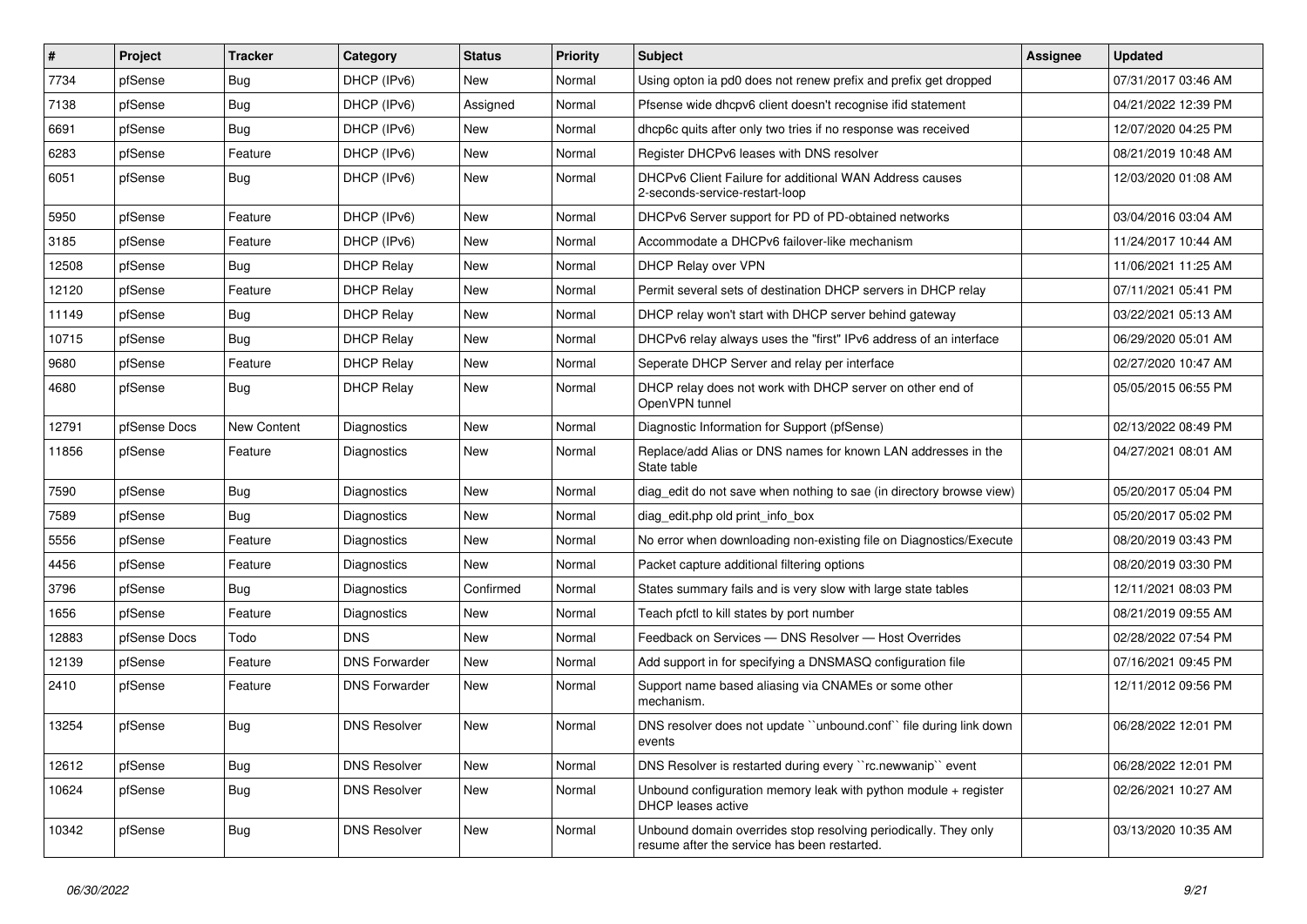| $\vert$ # | Project      | <b>Tracker</b> | Category            | <b>Status</b> | <b>Priority</b> | Subject                                                                                                                       | <b>Assignee</b> | <b>Updated</b>      |
|-----------|--------------|----------------|---------------------|---------------|-----------------|-------------------------------------------------------------------------------------------------------------------------------|-----------------|---------------------|
| 10143     | pfSense      | <b>Bug</b>     | <b>DNS Resolver</b> | New           | Normal          | System hostname DNS entry is assigned to the wrong IP on<br>multi-wan setups                                                  |                 | 12/31/2019 02:33 PM |
| 9654      | pfSense      | Bug            | <b>DNS Resolver</b> | New           | Normal          | After reboot, the DNS resolver must be restarted before it will<br>advertise the ipv6 DNS address of the router.              |                 | 11/20/2020 03:12 AM |
| 9436      | pfSense      | Feature        | <b>DNS Resolver</b> | New           | Normal          | Unbound: enable dnstap support                                                                                                |                 | 03/27/2019 07:54 PM |
| 9037      | pfSense      | <b>Bug</b>     | <b>DNS Resolver</b> | New           | Normal          | Unbound not logging to syslog after reboot                                                                                    |                 | 10/12/2018 05:09 AM |
| 8236      | pfSense      | Feature        | <b>DNS Resolver</b> | New           | Normal          | Ability to configure "forward-first" and "forward-host" options for more<br>robust domain overrides in DNS Resolver           |                 | 12/26/2017 01:26 AM |
| 7852      | pfSense      | Feature        | <b>DNS Resolver</b> | New           | Normal          | Add views support to Unbound GUI                                                                                              |                 | 09/11/2017 12:26 PM |
| 7152      | pfSense      | <b>Bug</b>     | <b>DNS Resolver</b> | New           | Normal          | Unbound / DNS Resolver issue if "Register DHCP static mappings in<br>the DNS Resolver" set before wildcard DNS custom options |                 | 12/18/2021 04:59 PM |
| 7096      | pfSense      | <b>Bug</b>     | <b>DNS Resolver</b> | Feedback      | Normal          | Unbound fails to start on boot if specific network devices are<br>configured in the "Network Interfaces"                      |                 | 11/22/2021 08:59 AM |
| 6103      | pfSense      | Feature        | <b>DNS Resolver</b> | New           | Normal          | DNS Resolver Outgoing Interfaces should be able to use Gateway<br>Groups                                                      |                 | 10/21/2019 08:02 AM |
| 4798      | pfSense      | Feature        | <b>DNS Resolver</b> | New           | Normal          | Make host and domain overrides available to both DNS Resolver<br>and DNS Forwarder                                            |                 | 06/29/2015 02:14 AM |
| 13167     | pfSense      | Bug            | <b>Dynamic DNS</b>  | New           | Normal          | phpDynDNS: DigitalOcean ddns update fails (bad request, invalid<br>character '-' in request_id)                               |                 | 06/16/2022 09:30 PM |
| 12877     | pfSense      | Bug            | Dynamic DNS         | Feedback      | Normal          | Cloudflare DynDNS fails to update more than two addresses                                                                     |                 | 05/29/2022 06:56 PM |
| 12848     | pfSense      | Feature        | Dynamic DNS         | New           | Normal          | Evaluation of the DynDNS "Result Match" string                                                                                |                 | 02/22/2022 02:01 AM |
| 12602     | pfSense      | Feature        | Dynamic DNS         | New           | Normal          | DHCPv6 should allow DDNS Client updates for hosts                                                                             |                 | 12/15/2021 11:00 AM |
| 12063     | pfSense Docs | Todo           | Dynamic DNS         | New           | Normal          | Feedback on Services — Dynamic DNS — Configuring RFC 2136<br>Dynamic DNS updates                                              |                 | 06/18/2021 06:24 PM |
| 11177     | pfSense      | <b>Bug</b>     | Dynamic DNS         | New           | Normal          | DDNSv6 not using Check IP Services                                                                                            |                 | 12/21/2020 05:02 AM |
| 11147     | pfSense      | Bug            | Dynamic DNS         | New           | Normal          | Domeneshop DynDNS IPv4 and IPv6                                                                                               |                 | 12/09/2020 11:47 PM |
| 11084     | pfSense      | Feature        | Dynamic DNS         | New           | Normal          | Dynamic DNS include option to specify virtual IP addresses                                                                    |                 | 11/19/2020 01:26 PM |
| 10962     | pfSense      | Feature        | Dynamic DNS         | New           | Normal          | Add Cpanel support for Dynamic DNS Clients                                                                                    |                 | 12/28/2020 01:56 PM |
| 10000     | pfSense      | <b>Bug</b>     | Dynamic DNS         | New           | Normal          | Azure Dynamic DNS A and AAAA Records for Apex Zone                                                                            |                 | 03/31/2020 09:03 AM |
| 9805      | pfSense      | Bug            | Dynamic DNS         | New           | Normal          | dynDNS cloudflare multiple entries                                                                                            |                 | 10/02/2019 04:51 PM |
| 9664      | pfSense      | <b>Bug</b>     | Dynamic DNS         | New           | Normal          | DynDNS and Dual-wan problem with CloudFlare (works with No-Ip)                                                                |                 | 08/03/2019 10:00 AM |
| 9504      | pfSense      | Bug            | Dynamic DNS         | New           | Normal          | Multiple Dynamic DNS update notifications for the same interface,<br>not differentiated by the hostname                       |                 | 05/07/2019 07:46 AM |
| 9063      | pfSense      | Feature        | Dynamic DNS         | New           | Normal          | Allow dynamic DNS client entry to specify which Check IP service to<br>use                                                    |                 | 10/24/2018 11:53 AM |
| 8432      | pfSense      | <b>Bug</b>     | Dynamic DNS         | New           | Normal          | Dynamic DNS Client gives an error that it can't find IPv6 address<br>when WAN interface is a LAGG                             |                 | 09/17/2020 05:23 AM |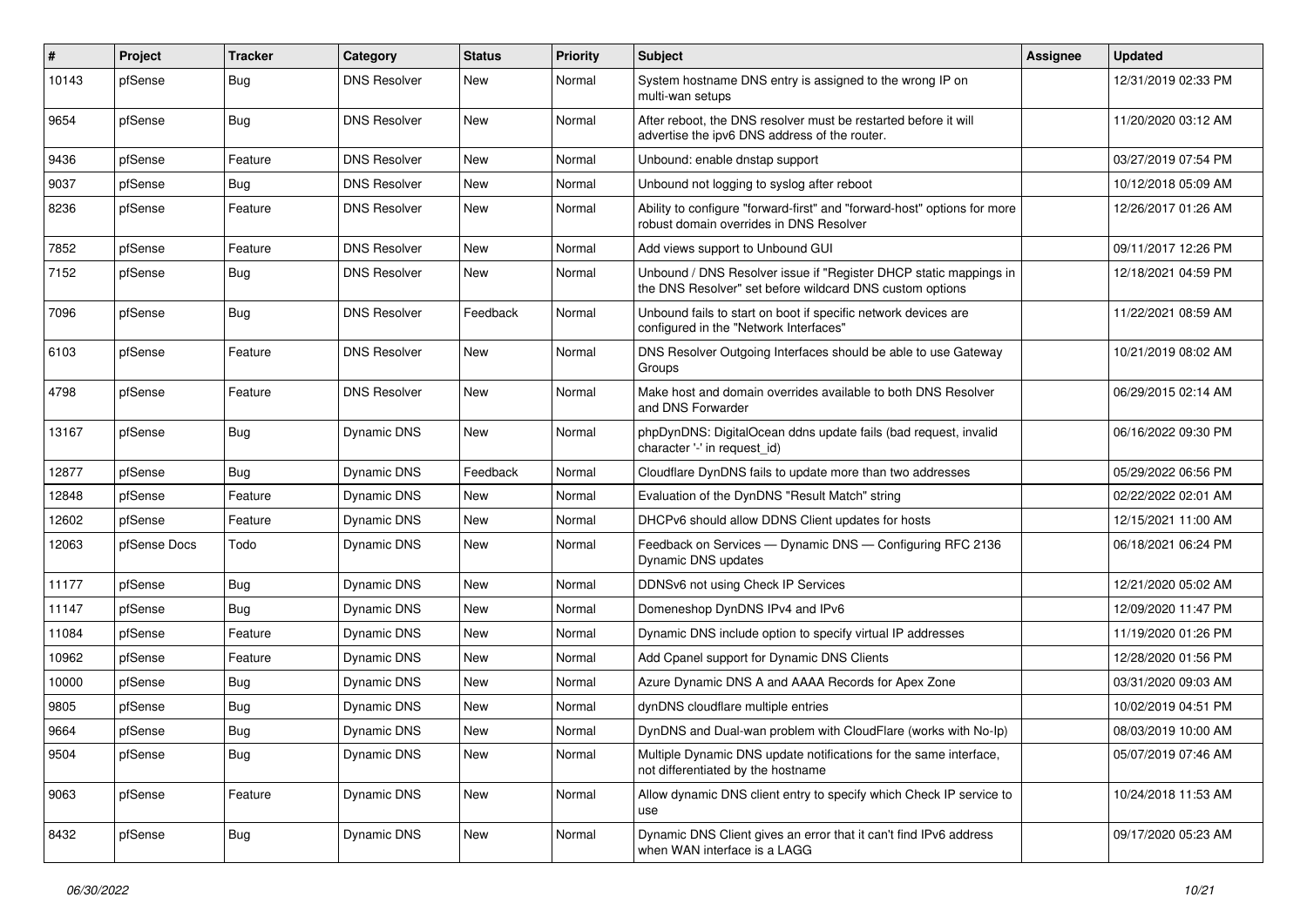| $\pmb{\#}$ | Project             | <b>Tracker</b> | Category              | <b>Status</b>                 | <b>Priority</b> | <b>Subject</b>                                                                                                                                                          | Assignee | <b>Updated</b>      |
|------------|---------------------|----------------|-----------------------|-------------------------------|-----------------|-------------------------------------------------------------------------------------------------------------------------------------------------------------------------|----------|---------------------|
| 8406       | pfSense             | <b>Bug</b>     | <b>Dynamic DNS</b>    | <b>New</b>                    | Normal          | DDNS IPV6 Cloudflare Client does not detect PPOE address                                                                                                                |          | 03/31/2018 11:56 AM |
| 7418       | pfSense             | Feature        | <b>Dynamic DNS</b>    | <b>New</b>                    | Normal          | Dynamic dns should be sorted interface name                                                                                                                             |          | 08/21/2019 08:58 AM |
| 7292       | pfSense             | Feature        | <b>Dynamic DNS</b>    | New                           | Normal          | DynamicDNS configuration does not sync to HA secondary                                                                                                                  |          | 02/21/2017 04:56 PM |
| 11235      | pfSense<br>Packages | <b>Bug</b>     | Filer                 | New                           | Normal          | Filer run script when "state" unchanged                                                                                                                                 |          | 01/08/2021 07:24 AM |
| 11178      | pfSense<br>Packages | Feature        | Filer                 | <b>New</b>                    | Normal          | Filer do not ask what to do with previous filename                                                                                                                      |          | 12/31/2020 02:45 AM |
| 10426      | pfSense<br>Packages | Bug            | Filer                 | Feedback                      | Normal          | Filer must validate that File name is uniq                                                                                                                              |          | 04/20/2022 11:02 AM |
| 13067      | pfSense             | Bug            | <b>FilterDNS</b>      | <b>New</b>                    | Normal          | filterdns resolve interval is twice the intended value                                                                                                                  |          | 04/17/2022 07:45 PM |
| 12770      | pfSense Docs        | Todo           | <b>Firewall Rules</b> | <b>Pull Request</b><br>Review | Normal          | Feedback on Firewall - Configuring firewall rules                                                                                                                       |          | 06/27/2022 07:42 AM |
| 12268      | pfSense Docs        | Todo           | <b>Firewall Rules</b> | <b>New</b>                    | Normal          | Feedback on Firewall - Aliases                                                                                                                                          |          | 08/17/2021 12:55 AM |
| 12740      | pfSense             | Bug            | FreeBSD               | Incomplete                    | Normal          | panic: esp_input_cb: Unexpected address family                                                                                                                          |          | 01/27/2022 01:19 PM |
| 11184      | pfSense             | Bug            | FreeBSD               | New                           | Normal          | PF: State policy cannot be configurable                                                                                                                                 |          | 02/09/2021 02:43 AM |
| 12982      | pfSense<br>Packages | <b>Bug</b>     | FreeRADIUS            | <b>New</b>                    | Normal          | FreeRadius RadReply table entries missing from pf                                                                                                                       |          | 06/19/2022 05:38 PM |
| 12742      | pfSense<br>Packages | <b>Bug</b>     | FreeRADIUS            | Feedback                      | Normal          | freeRADIUS virtual-server-default: modules dailycounter,<br>monthlycounter, noresetcounter, expire on login in authorize<br>section prevent virtual server from loading |          | 03/01/2022 12:45 PM |
| 12286      | pfSense<br>Packages | <b>Bug</b>     | FreeRADIUS            | <b>New</b>                    | Normal          | Add support for ntlm auth in LDAP                                                                                                                                       |          | 08/20/2021 08:27 AM |
| 12126      | pfSense<br>Packages | Bug            | FreeRADIUS            | <b>New</b>                    | Normal          | freeradius3 0.15.7_31                                                                                                                                                   |          | 10/11/2021 08:21 AM |
| 11980      | pfSense<br>Packages | <b>Bug</b>     | FreeRADIUS            | Feedback                      | Normal          | EAP does not work with SQL backend                                                                                                                                      |          | 07/21/2021 07:24 AM |
| 11802      | pfSense<br>Packages | Bug            | FreeRADIUS            | <b>New</b>                    | Normal          | FreeRADIUS sync                                                                                                                                                         |          | 05/10/2021 04:18 AM |
| 11138      | pfSense<br>Packages | Feature        | FreeRADIUS            | <b>New</b>                    | Normal          | new WebGUI checkboxes needed                                                                                                                                            |          | 12/07/2020 08:28 AM |
| 10695      | pfSense<br>Packages | <b>Bug</b>     | FreeRADIUS            | <b>New</b>                    | Normal          | FreeRadius Accounting skipping MBs after reboot due to power<br>down                                                                                                    |          | 06/24/2020 04:49 AM |
| 10297      | pfSense<br>Packages | Feature        | FreeRADIUS            | Assigned                      | Normal          | IPv6 user attributes                                                                                                                                                    |          | 04/21/2022 12:39 PM |
| 9704       | pfSense<br>Packages | Feature        | FreeRADIUS            | <b>New</b>                    | Normal          | Enable filter username                                                                                                                                                  |          | 08/27/2019 12:07 PM |
| 8836       | pfSense<br>Packages | Feature        | FreeRADIUS            | <b>New</b>                    | Normal          | Define Idap group vlan assignment in users file                                                                                                                         |          | 08/26/2018 07:53 AM |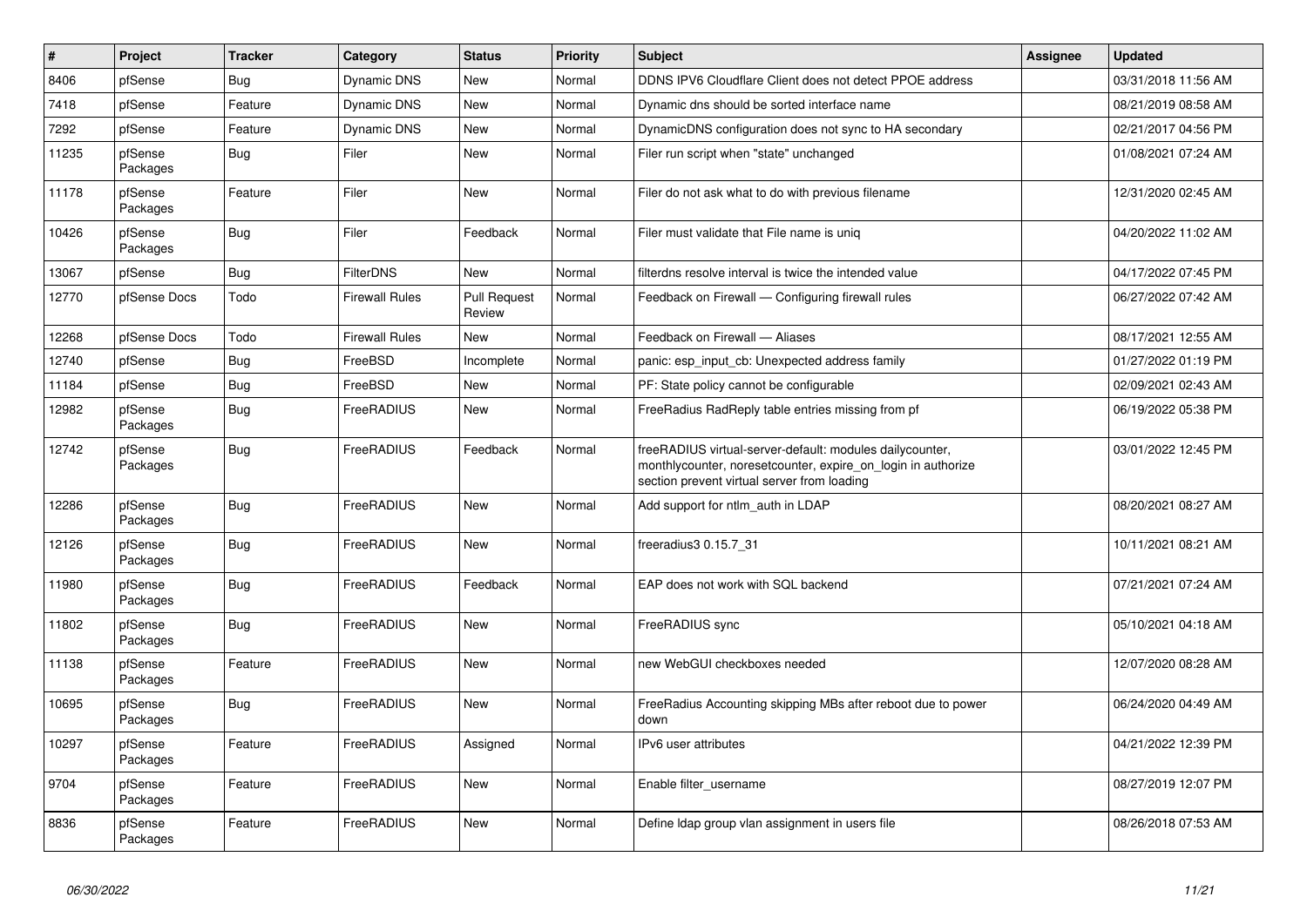| $\pmb{\#}$ | Project             | <b>Tracker</b> | Category   | <b>Status</b>                 | <b>Priority</b> | Subject                                                                                    | Assignee | <b>Updated</b>      |
|------------|---------------------|----------------|------------|-------------------------------|-----------------|--------------------------------------------------------------------------------------------|----------|---------------------|
| 8769       | pfSense<br>Packages | Feature        | FreeRADIUS | New                           | Normal          | Allow FreeRADIUS users to change their own Passwords and Pins                              |          | 10/11/2018 11:34 AM |
| 8589       | pfSense<br>Packages | <b>Bug</b>     | FreeRADIUS | New                           | Normal          | FreeRadius 0.15.5_2 ignoring tunnelled-reply=no                                            |          | 02/18/2019 03:40 PM |
| 8264       | pfSense<br>Packages | <b>Bug</b>     | FreeRADIUS | New                           | Normal          | Radiusd restart on WAN change results in freeradius not running<br>(and possible solution) |          | 04/21/2022 12:39 PM |
| 8251       | pfSense<br>Packages | <b>Bug</b>     | FreeRADIUS | Feedback                      | Normal          | Captiveportal + FreeRadius "Last activity" resets to Session start                         |          | 08/13/2019 11:10 AM |
| 8224       | pfSense<br>Packages | Feature        | FreeRADIUS | New                           | Normal          | Add "OU" field to FreeRADIUS page                                                          |          | 02/21/2018 12:53 AM |
| 8031       | pfSense<br>Packages | Feature        | FreeRADIUS | New                           | Normal          | FreeRADIUS copy entry function                                                             |          | 08/16/2019 01:01 PM |
| 7403       | pfSense<br>Packages | <b>Bug</b>     | FreeRADIUS | New                           | Normal          | Captive Portal + freeradius2 + MySQL problems with German<br>Umlaut                        |          | 03/17/2017 09:12 AM |
| 4506       | pfSense<br>Packages | Feature        | FreeRADIUS | New                           | Normal          | FreeRADIUS groups/hunt groups                                                              |          | 03/10/2015 08:51 PM |
| 12951      | pfSense<br>Packages | <b>Bug</b>     | <b>FRR</b> | Feedback                      | Normal          | FRR cannot remove IPv6 routes                                                              |          | 03/22/2022 09:24 PM |
| 12889      | pfSense<br>Packages | Feature        | <b>FRR</b> | New                           | Normal          | FRR GUI add set ipv6 next-hop global                                                       |          | 03/02/2022 06:10 AM |
| 12751      | pfSense<br>Packages | <b>Bug</b>     | <b>FRR</b> | New                           | Normal          | Improve FRR route restoration after gateway events                                         |          | 02/06/2022 11:07 PM |
| 12084      | pfSense<br>Packages | <b>Bug</b>     | <b>FRR</b> | New                           | Normal          | libfrr.so.0 error on SG-1100                                                               |          | 06/26/2021 08:22 AM |
| 11963      | pfSense<br>Packages | Feature        | <b>FRR</b> | New                           | Normal          | Dynamically change OSPF interface costs on selected interfaces on<br><b>CARP</b> event     |          | 05/26/2021 04:13 AM |
| 11841      | pfSense<br>Packages | <b>Bug</b>     | <b>FRR</b> | New                           | Normal          | FRR access lists default bahavior changed to permit by default                             |          | 04/22/2021 09:52 AM |
| 11835      | pfSense<br>Packages | <b>Bug</b>     | <b>FRR</b> | New                           | Normal          | FRR OSPF redistributed connected routes disappearing                                       |          | 04/22/2021 07:11 AM |
| 11823      | pfSense<br>Packages | Feature        | <b>FRR</b> | New                           | Normal          | Route handling enhancements                                                                |          | 04/19/2021 06:23 PM |
| 11703      | pfSense<br>Packages | Feature        | <b>FRR</b> | New                           | Normal          | add Krill and Routinator support BGP RPKI                                                  |          | 03/18/2021 07:47 PM |
| 11377      | pfSense<br>Packages | <b>Bug</b>     | <b>FRR</b> | <b>Pull Request</b><br>Review | Normal          | FRR deinstall                                                                              |          | 03/10/2021 08:21 AM |
| 10935      | pfSense<br>Packages | Bug            | <b>FRR</b> | New                           | Normal          | FRR 0.6.7-6 - BGPD service recycled IPv6 without Route Map                                 |          | 12/30/2020 05:00 PM |
| 10516      | pfSense<br>Packages | <b>Bug</b>     | <b>FRR</b> | New                           | Normal          | FRR Access list                                                                            |          | 12/06/2020 11:02 PM |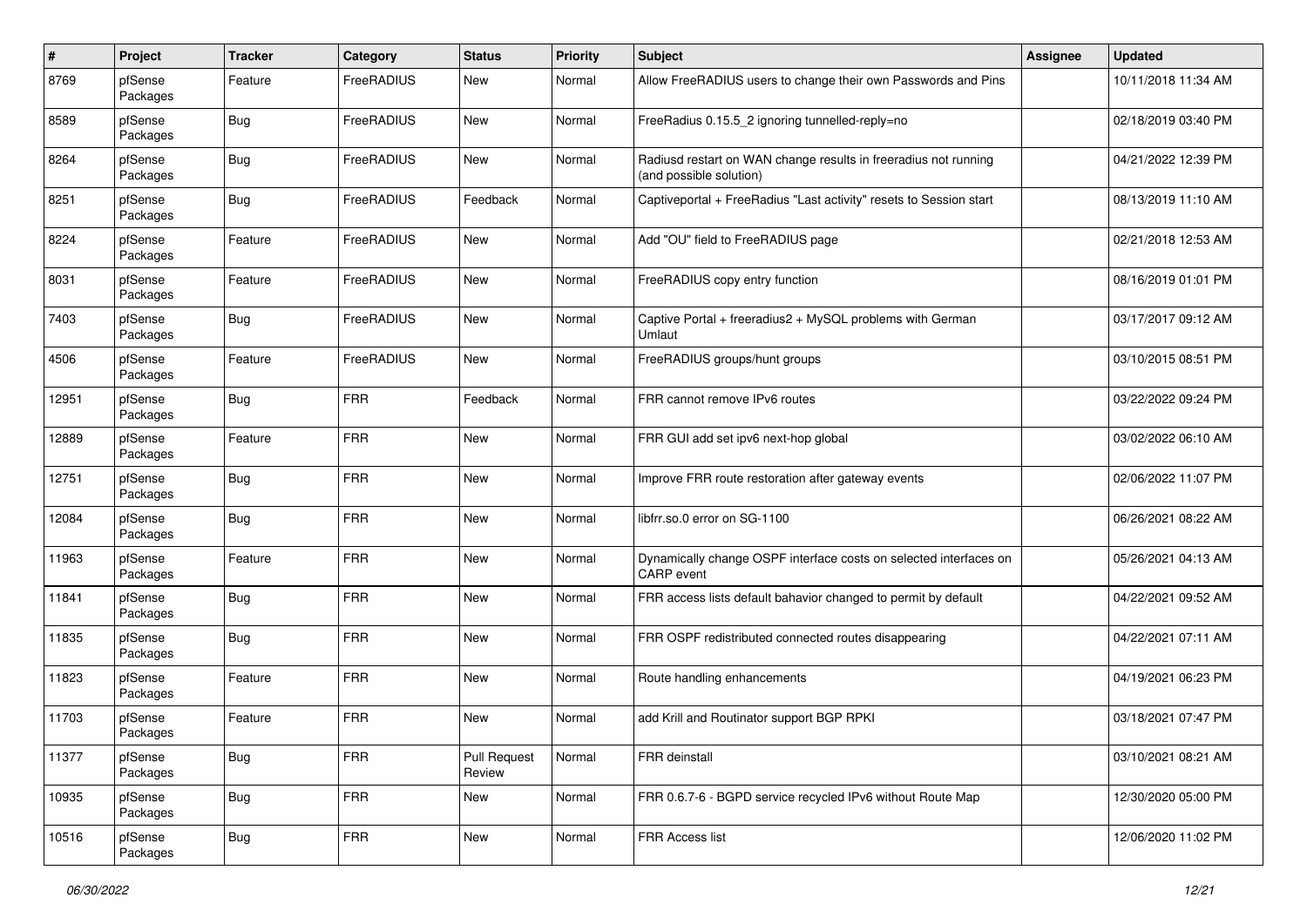| $\#$  | Project             | <b>Tracker</b> | Category           | <b>Status</b>                 | <b>Priority</b> | <b>Subject</b>                                                                                                                                              | <b>Assignee</b> | Updated             |
|-------|---------------------|----------------|--------------------|-------------------------------|-----------------|-------------------------------------------------------------------------------------------------------------------------------------------------------------|-----------------|---------------------|
| 10503 | pfSense<br>Packages | Bug            | <b>FRR</b>         | <b>New</b>                    | Normal          | Flapping any GW in multi-WAN influences restating all IPsec tunnels<br>in FRR which leads to dropping all IPsec VTI static routes and<br>related BGP issues |                 | 05/08/2020 07:51 PM |
| 13295 | pfSense             | Bug            | Gateway Monitoring | <b>Pull Request</b><br>Review | Normal          | Incorrect function parameters for "get_dpinger_status()" call in<br>`gwlb.inc``                                                                             |                 | 06/28/2022 12:01 PM |
| 13242 | pfSense             | Feature        | Gateway Monitoring | <b>New</b>                    | Normal          | Enhancements to static route creation/deletion for dpinger monitor<br>IP <sub>s</sub>                                                                       |                 | 06/03/2022 11:20 AM |
| 13076 | pfSense             | <b>Bug</b>     | Gateway Monitoring | <b>New</b>                    | Normal          | Marking a gateway as down does not affect IPsec entries using<br>gateway groups                                                                             |                 | 06/28/2022 12:01 PM |
| 11960 | pfSense             | <b>Bug</b>     | Gateway Monitoring | Feedback                      | Normal          | Gateway Monitoring Traffic Goes Out Default Gateway                                                                                                         |                 | 12/20/2021 05:43 AM |
| 7671  | pfSense             | Feature        | Gateway Monitoring | <b>New</b>                    | Normal          | Gateway Monitoring Via Custom Script or Telnet.                                                                                                             |                 | 09/18/2020 02:59 PM |
| 13320 | pfSense Plus        | <b>Bug</b>     | Gateways           | <b>New</b>                    | Normal          | IP aliases with a CARP VIP parent are not available as VIP choices<br>for gateway groups                                                                    |                 | 06/29/2022 02:03 PM |
| 12857 | pfSense             | <b>Bug</b>     | Gateways           | <b>New</b>                    | Normal          | Firewall gateway goes away when making changes to Bridge0<br>device                                                                                         |                 | 02/27/2022 11:20 AM |
| 12764 | pfSense             | Bug            | Gateways           | <b>New</b>                    | Normal          | VTI gateway status is pending after assigning the VTI interface                                                                                             |                 | 02/07/2022 05:41 AM |
| 12077 | pfSense             | Feature        | Gateways           | New                           | Normal          | Allow stick-connections per gateway group                                                                                                                   |                 | 06/24/2021 08:45 AM |
| 9650  | pfSense             | <b>Bug</b>     | Gateways           | <b>New</b>                    | Normal          | IPv6 connection drops (ir-)regular on Kabelvodafone (German cable<br>ISP)                                                                                   |                 | 07/27/2019 07:14 AM |
| 8343  | pfSense             | <b>Bug</b>     | Gateways           | <b>New</b>                    | Normal          | Gateway Routes (Default Routes) not removed in Kernel when<br>removed from GUI                                                                              |                 | 05/14/2020 01:22 AM |
| 12570 | pfSense Docs        | Correction     | General            | <b>New</b>                    | Normal          | Active appliance list missing 6100                                                                                                                          |                 | 12/06/2021 11:41 AM |
| 13022 | pfSense<br>Packages | <b>Bug</b>     | haproxy            | Feedback                      | Normal          | HAProxy - Sub Frontends ignore Client verification CA certificates                                                                                          |                 | 04/06/2022 12:55 PM |
| 12465 | pfSense<br>Packages | Feature        | haproxy            | <b>New</b>                    | Normal          | Add forwardfor advanced usecases                                                                                                                            |                 | 10/16/2021 07:35 PM |
| 12427 | pfSense<br>Packages | Todo           | haproxy            | <b>New</b>                    | Normal          | ha-proxy: action order in the GUI is not keeped in the resulting<br>ha-proxy configuration                                                                  |                 | 10/06/2021 07:02 AM |
| 11036 | pfSense<br>Packages | Bug            | haproxy            | <b>New</b>                    | Normal          | <b>HAproxy ACL</b>                                                                                                                                          |                 | 02/11/2022 11:27 AM |
| 10936 | pfSense<br>Packages | Bug            | haproxy            | Feedback                      | Normal          | both haproxy/haproxy-devel non-existent option Ib-agent-chk                                                                                                 |                 | 04/21/2022 12:40 PM |
| 9599  | pfSense<br>Packages | Feature        | haproxy            | <b>New</b>                    | Normal          | Support for "peers" in HAproxy                                                                                                                              |                 | 06/25/2019 01:47 AM |
| 9500  | pfSense<br>Packages | <b>Bug</b>     | haproxy            | New                           | Normal          | HAproxy does not delete non-applicable action config                                                                                                        |                 | 01/18/2022 06:28 AM |
| 9261  | pfSense<br>Packages | <b>Bug</b>     | haproxy            | New                           | Normal          | haproxy GUI failure                                                                                                                                         |                 | 01/08/2019 12:41 PM |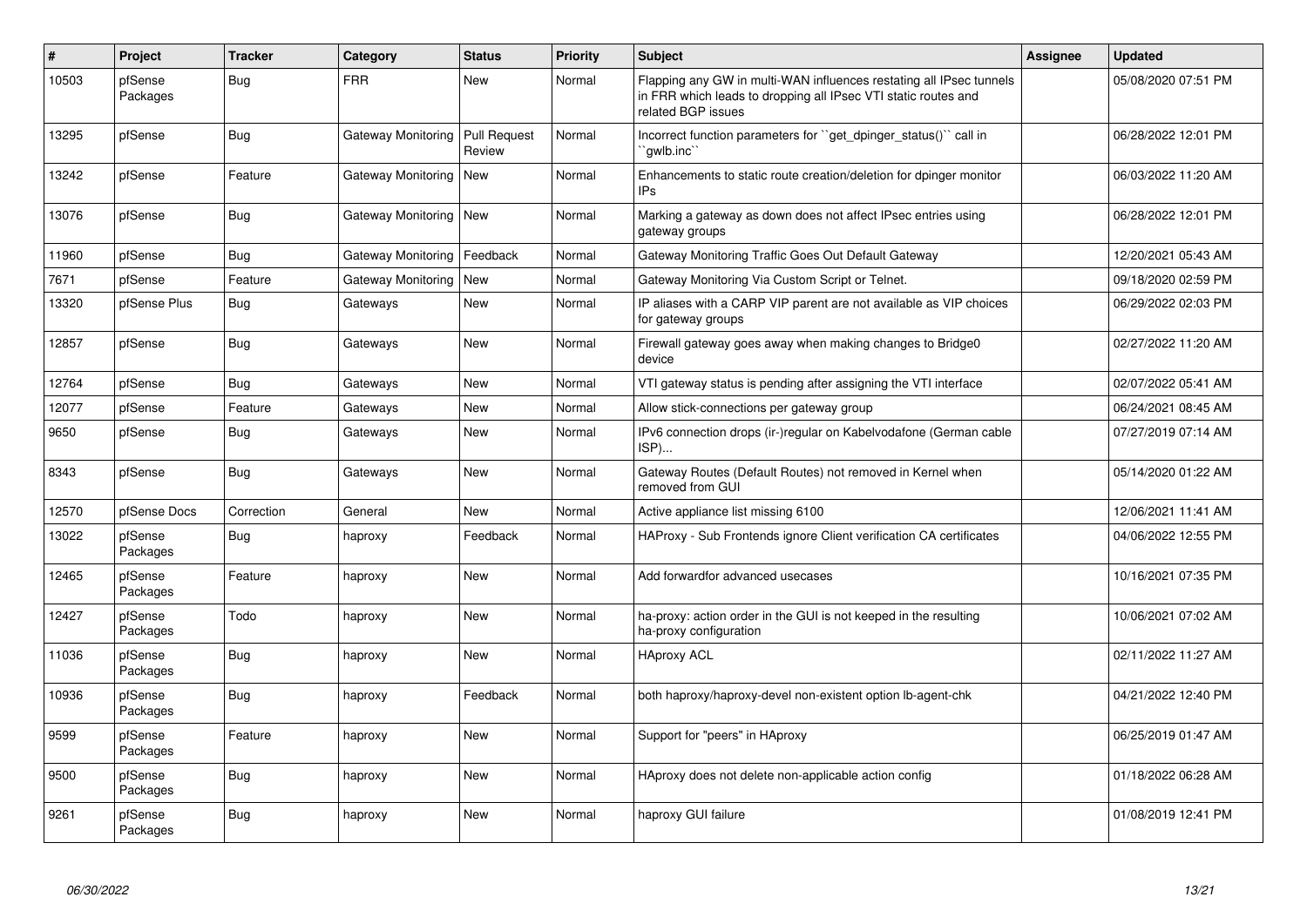| $\pmb{\#}$ | Project             | Tracker     | Category           | <b>Status</b> | <b>Priority</b> | Subject                                                                                             | <b>Assignee</b> | <b>Updated</b>      |
|------------|---------------------|-------------|--------------------|---------------|-----------------|-----------------------------------------------------------------------------------------------------|-----------------|---------------------|
| 9077       | pfSense<br>Packages | Feature     | haproxy            | New           | Normal          | haproxy UI: Add seperator lines                                                                     |                 | 10/29/2018 06:06 AM |
| 8982       | pfSense<br>Packages | Feature     | haproxy            | New           | Normal          | HAproxy ACL support for map in configuration UI                                                     |                 | 06/25/2019 01:49 AM |
| 8902       | pfSense<br>Packages | <b>Bug</b>  | haproxy            | New           | Normal          | HAproxy package not use custom DNS for lookup on apply new<br>config                                |                 | 09/16/2018 08:16 AM |
| 8869       | pfSense<br>Packages | Feature     | haproxy            | New           | Normal          | HAproxy should use RFC 7919 DH parameter files                                                      |                 | 10/17/2018 10:46 AM |
| 8232       | pfSense<br>Packages | Feature     | haproxy            | New           | Normal          | different ssl options based on the sni name                                                         |                 | 01/30/2019 10:36 AM |
| 8213       | pfSense<br>Packages | Bug         | haproxy            | New           | Normal          | acl src file not populated from alias                                                               |                 | 12/21/2017 02:02 PM |
| 8121       | pfSense<br>Packages | Feature     | haproxy            | New           | Normal          | haproxy, allow to generate backends even they don't seem to be<br>used                              |                 | 11/23/2017 04:04 AM |
| 7686       | pfSense<br>Packages | Feature     | haproxy            | New           | Normal          | Add option in HAProxy to configure SSL defaults based on the<br>Mozilla SSL Configuration Generator |                 | 08/16/2019 01:09 PM |
| 7462       | pfSense<br>Packages | <b>Bug</b>  | haproxy            | New           | Normal          | HAproxy not rebinding properly after WAN DHCP IP change                                             |                 | 01/11/2018 09:15 AM |
| 7039       | pfSense<br>Packages | Bug         | haproxy            | Feedback      | Normal          | HAProxy backend configuration does not handle intermediate CAs<br>properly                          |                 | 04/21/2022 12:40 PM |
| 6861       | pfSense<br>Packages | <b>Bug</b>  | haproxy            | New           | Normal          | Ha-Proxy duplicated backend used in place of original backend                                       |                 | 02/18/2019 05:30 PM |
| 6784       | pfSense<br>Packages | Bug         | haproxy            | New           | Normal          | HAProxy version .48 will not use URL Table Alias for front end<br>listener                          |                 | 02/18/2019 05:32 PM |
| 12861      | pfSense Docs        | Correction  | Hardware           | New           | Normal          | pfSense hardware tuning guide references obsolete interface loader<br>variable & buffer limits      |                 | 02/23/2022 05:31 PM |
| 12659      | pfSense Docs        | Todo        | Hardware           | New           | Normal          | Feedback on Hardware - Hardware Tuning and Troubleshooting -<br>Flow Control for ix                 |                 | 01/16/2022 10:22 AM |
| 12597      | pfSense Docs        | New Content | Hardware           | New           | Normal          | How to reset IPMI settings and password for Netgate appliances                                      |                 | 05/07/2022 12:33 PM |
| 12461      | pfSense Docs        | Todo        | Hardware           | New           | Normal          | Improve macOS Serial Command Instructions                                                           |                 | 10/15/2021 03:47 PM |
| 12237      | pfSense Docs        | Todo        | Hardware           | New           | Normal          | Feedback on Hardware - Hardware Tuning and Troubleshooting                                          |                 | 08/10/2021 03:13 AM |
| 13206      | pfSense Plus        | <b>Bug</b>  | Hardware / Drivers | New           | Normal          | SG-3100 LED GPIO hangs                                                                              |                 | 06/11/2022 07:01 PM |
| 13003      | pfSense             | Bug         | Hardware / Drivers | New           | Normal          | Malicious Driver Detection event on ixl driver                                                      |                 | 06/25/2022 05:00 PM |
| 12821      | pfSense             | Regression  | Hardware / Drivers | Confirmed     | Normal          | Intel e1000 driver (em & igb) cannot pass VLAN0 tagged packets                                      |                 | 06/05/2022 08:23 AM |
| 12534      | pfSense Plus        | Feature     | Hardware / Drivers | New           | Normal          | Generate a ISO Image for Remote Restore of pfSense Plus on the<br>XG-1537 and 1541 units with IPMI  |                 | 05/30/2022 10:28 AM |
| 12300      | pfSense             | Feature     | Hardware / Drivers | New           | Normal          | Add Aquantia Atlantic driver to pfsense                                                             |                 | 09/14/2021 06:49 AM |
| 11876      | pfSense             | Feature     | Hardware / Drivers | New           | Normal          | OpenSSL does not use QAT acceleration on pfSense Plus<br>21.02-RELEASE-p1 or 21.05-DEVELOPMENT      |                 | 05/03/2021 08:02 AM |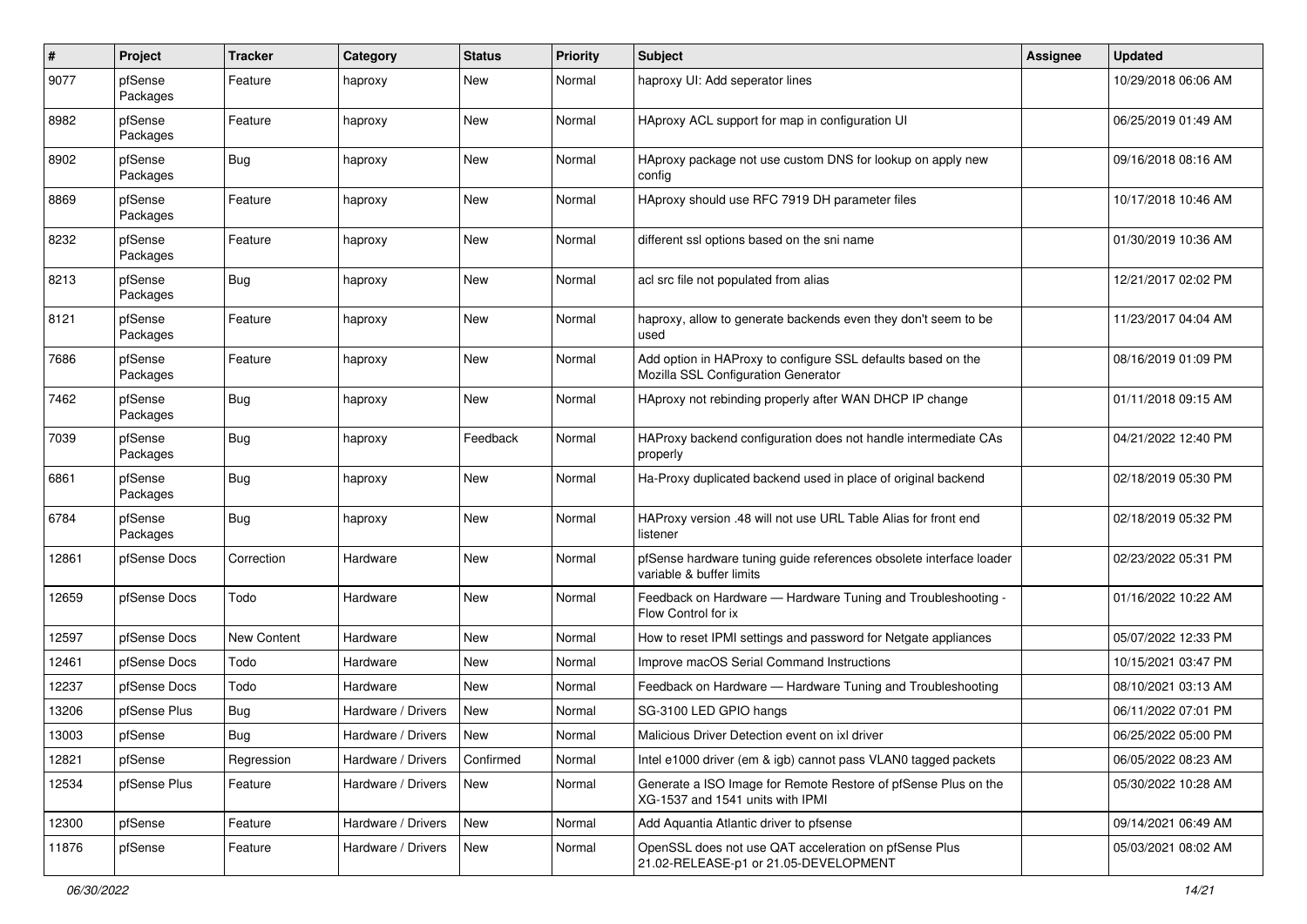| #     | Project      | <b>Tracker</b>     | Category                 | <b>Status</b> | <b>Priority</b> | <b>Subject</b>                                                                                    | <b>Assignee</b> | <b>Updated</b>      |
|-------|--------------|--------------------|--------------------------|---------------|-----------------|---------------------------------------------------------------------------------------------------|-----------------|---------------------|
| 11770 | pfSense Plus | Bug                | Hardware / Drivers       | New           | Normal          | Pantech UML295 USB Modem No Longer Functional                                                     |                 | 04/01/2021 11:28 AM |
| 11732 | pfSense Plus | Feature            | Hardware / Drivers       | <b>New</b>    | Normal          | Add VXLAN Support to pfSense Plus                                                                 |                 | 03/15/2022 02:35 AM |
| 11731 | pfSense      | Bug                | Hardware / Drivers       | New           | Normal          | Missing support for Realtek USB NICs                                                              |                 | 03/30/2021 04:32 AM |
| 10805 | pfSense      | Feature            | Hardware / Drivers       | New           | Normal          | Intel QAT (QuickAssist) encryption support for PfSense                                            |                 | 07/31/2020 03:13 PM |
| 10621 | pfSense      | Feature            | Hardware / Drivers       | Feedback      | Normal          | Update system.inc/system_identify_specific_platform() update to<br>accommodate AWS, Azure and GCP |                 | 06/02/2020 03:16 PM |
| 10584 | pfSense      | Bug                | Hardware / Drivers       | New           | Normal          | SG-3100 with M.2: shutdown instead of reboot                                                      |                 | 07/21/2020 03:08 AM |
| 10577 | pfSense      | Bug                | Hardware / Drivers       | Feedback      | Normal          | intel x553 (c3000 chipset) loading x520 driver                                                    |                 | 05/28/2020 03:59 AM |
| 9800  | pfSense      | Feature            | Hardware / Drivers       | New           | Normal          | Add toggle for net.isr.dispatch=deferred in GUI                                                   |                 | 09/29/2019 06:18 AM |
| 9094  | pfSense      | Bug                | Hardware / Drivers       | Assigned      | Normal          | MBT console settings are not forced to video console                                              |                 | 11/07/2018 10:23 AM |
| 7720  | pfSense      | Feature            | Hardware / Drivers       | New           | Normal          | Add general watchdog kernel modules (like ichwd) and watchdogd<br>support in the GUI.             |                 | 08/19/2019 01:20 PM |
| 6574  | pfSense      | Feature            | Hardware / Drivers       | New           | Normal          | Support USB RNDIS network interfaces                                                              |                 | 08/20/2019 08:46 AM |
| 12411 | pfSense Docs | Todo               | <b>High Availability</b> | New           | Normal          | Feedback on High Availability - pfSense XML-RPC Config Sync<br>Overview                           |                 | 09/29/2021 10:39 AM |
| 11739 | pfSense Docs | New Content        | <b>High Availability</b> | <b>New</b>    | Normal          | Manual Outbound NAT rules in HA setup                                                             |                 | 07/09/2021 08:26 AM |
| 11714 | pfSense Docs | <b>New Content</b> | <b>High Availability</b> | New           | Normal          | Feedback on Troubleshooting - Troubleshooting High Availability<br><b>DHCP Failover</b>           |                 | 03/21/2021 05:58 PM |
| 13277 | pfSense      | Bug                | <b>IGMP Proxy</b>        | New           | Normal          | IGMP Proxy webConfigurator Page Always Produces Error                                             |                 | 06/16/2022 07:50 PM |
| 13276 | pfSense      | Bug                | <b>IGMP Proxy</b>        | New           | Normal          | IGMP Proxy Error Message for Logging Links to System Log Instead<br>of Routing Log                |                 | 06/16/2022 07:48 PM |
| 11954 | pfSense      | Feature            | <b>IGMP Proxy</b>        | New           | Normal          | Multicast limits                                                                                  |                 | 05/25/2021 12:36 AM |
| 11953 | pfSense      | Bug                | <b>IGMP Proxy</b>        | New           | Normal          | XG-1541 crashes when igmpproxy is enabled and network interfaces<br>status change                 |                 | 05/24/2021 04:55 PM |
| 10150 | pfSense      | <b>Bug</b>         | <b>IGMP Proxy</b>        | New           | Normal          | IGMP Proxy does not scale to hundreds of streams                                                  |                 | 01/03/2020 02:56 AM |
| 9338  | pfSense      | Bug                | <b>IGMP Proxy</b>        | New           | Normal          | igmpproxy ignoring downstream vlan interface                                                      |                 | 02/22/2019 03:48 AM |
| 8711  | pfSense      | Bug                | <b>IGMP Proxy</b>        | New           | Normal          | igmpproxy with PPPoE Interfaces                                                                   |                 | 07/28/2018 09:21 AM |
| 3862  | pfSense      | Feature            | <b>IGMP Proxy</b>        | New           | Normal          | Allow configuration of IGMP proxy's 'quickleave' parameter from the<br>web interface              |                 | 04/05/2016 03:24 AM |
| 3382  | pfSense      | Bug                | <b>IGMP Proxy</b>        | New           | Normal          | IGMPPROXY fails with more than 32 interfaces                                                      |                 | 07/12/2016 11:01 PM |
| 12974 | pfSense Plus | <b>Bug</b>         | Installer                | New           | Normal          | Typing anything into 1100/2100 recovery installer causes process to<br>stop                       |                 | 06/05/2022 04:10 PM |
| 12960 | pfSense      | <b>Bug</b>         | Installer                | New           | Normal          | VGA installer image defaults to serial console, serial console is<br>default in GUI settings      |                 | 06/28/2022 12:01 PM |
| 12367 | pfSense      | Todo               | Installer                | New           | Normal          | ZFS: Do not show memstick disk on target list                                                     |                 | 09/13/2021 07:37 AM |
| 11363 | pfSense      | Bug                | Installer                | New           | Normal          | Clean Install 2.5.0 fails due to hardware incompability                                           |                 | 02/04/2021 11:06 AM |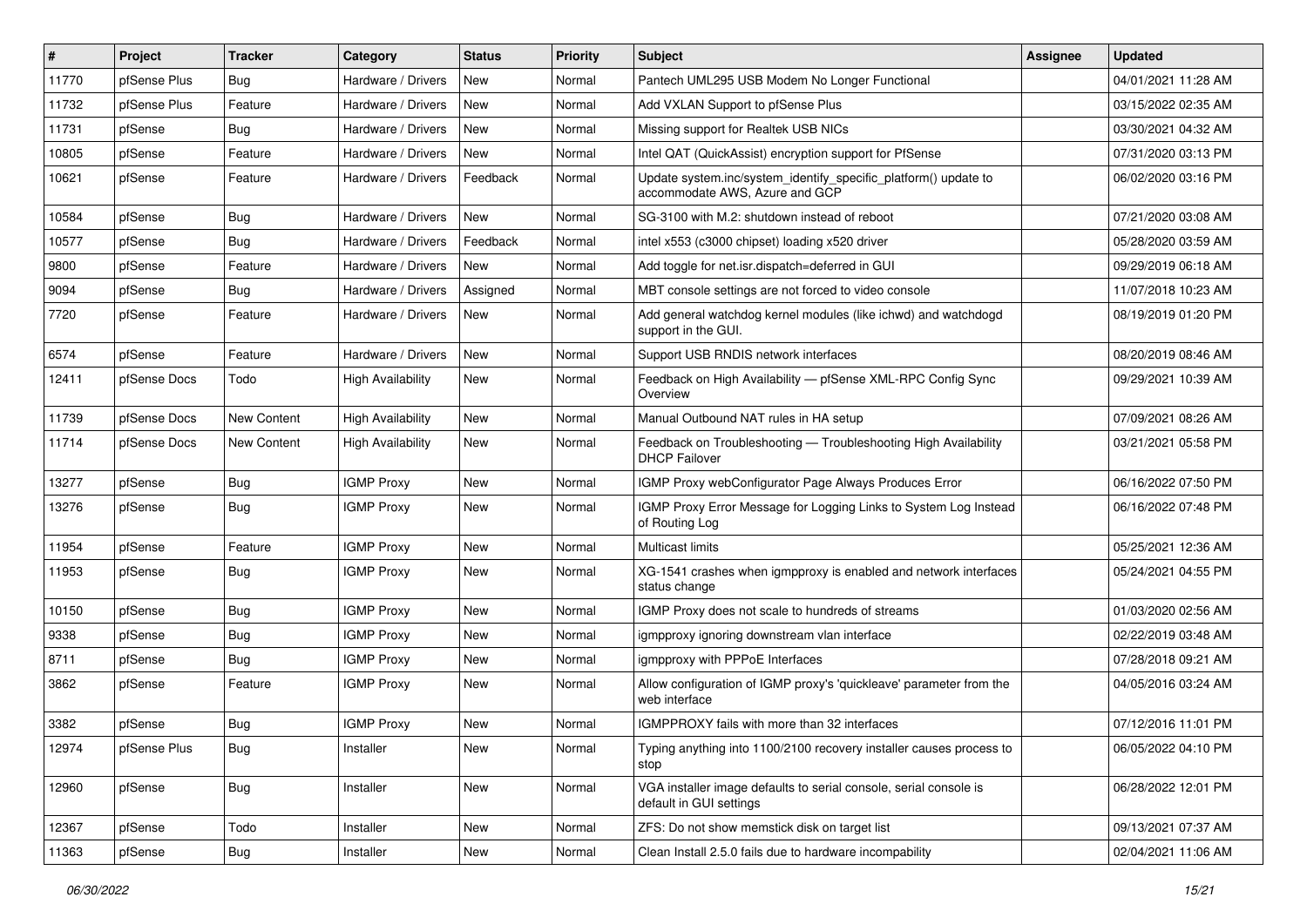| $\#$  | Project | <b>Tracker</b> | Category   | <b>Status</b>                 | <b>Priority</b> | <b>Subject</b>                                                                                                                                                                                  | Assignee | <b>Updated</b>      |
|-------|---------|----------------|------------|-------------------------------|-----------------|-------------------------------------------------------------------------------------------------------------------------------------------------------------------------------------------------|----------|---------------------|
| 8401  | pfSense | Bug            | Installer  | New                           | Normal          | Issues related to keys representing alphabetic characters specific to<br>Scandinavian languages and to some other keys.                                                                         |          | 03/30/2018 11:06 AM |
| 7541  | pfSense | Feature        | Installer  | New                           | Normal          | ZFS Install, add hot spare option                                                                                                                                                               |          | 08/14/2019 09:32 AM |
| 6457  | pfSense | Feature        | Installer  | New                           | Normal          | Allow ability to configure AWS EC2 AMI via userdata                                                                                                                                             |          | 09/21/2020 02:54 PM |
| 13279 | pfSense | Bug            | Interfaces | New                           | Normal          | DHCP config override affects Gateway installation.                                                                                                                                              |          | 06/17/2022 07:25 AM |
| 12926 | pfSense | Bug            | Interfaces | Feedback                      | Normal          | Changing LAGG type on CARP interfaces makes VIPs go to an "init"<br><b>State</b>                                                                                                                |          | 03/10/2022 10:52 AM |
| 12679 | pfSense | Feature        | Interfaces | New                           | Normal          | Remind user to update DHCPv6 range when changing interface IPv6<br>prefix                                                                                                                       |          | 01/12/2022 07:36 AM |
| 12504 | pfSense | Bug            | Interfaces | <b>New</b>                    | Normal          | BCM57412 NetXtreme-E 10Gb RDMA Ethernet controller issue                                                                                                                                        |          | 11/05/2021 04:51 AM |
| 12176 | pfSense | Todo           | Interfaces | <b>Pull Request</b><br>Review | Normal          | Hide WireGuard interfaces on appropriate pages                                                                                                                                                  |          | 08/11/2021 12:52 AM |
| 11872 | pfSense | <b>Bug</b>     | Interfaces | New                           | Normal          | gif interfaces reporting incorrect traffic counters                                                                                                                                             |          | 12/30/2021 04:00 AM |
| 11657 | pfSense | Bug            | Interfaces | New                           | Normal          | netmap_ring_reinit error                                                                                                                                                                        |          | 03/18/2021 10:32 PM |
| 11641 | pfSense | Bug            | Interfaces | New                           | Normal          | On xn based interfaces without the VLANMTU flag the first VLAN tag<br>defined does not follow the parent interface MTU settings. All<br>subsequent VLAN tags follow the parent interface's MTU. |          | 03/09/2021 06:42 PM |
| 11430 | pfSense | Bug            | Interfaces | New                           | Normal          | PHP console spam after Assigning Interfaces                                                                                                                                                     |          | 10/09/2021 10:37 AM |
| 11412 | pfSense | Bug            | Interfaces | New                           | Normal          | LLDPD Package Doesn't Work with Switchports                                                                                                                                                     |          | 02/12/2021 08:12 PM |
| 11335 | pfSense | Bug            | Interfaces | New                           | Normal          | Spoofing the MAC on a LAGG interface does not work for some NIC<br>types.                                                                                                                       |          | 01/29/2021 09:10 AM |
| 11243 | pfSense | Feature        | Interfaces | New                           | Normal          | individual pfctl snort2c tables per interface only blocking IPs for<br>specific interface when a rule triggers in snort/suricata                                                                |          | 01/14/2021 03:02 PM |
| 11139 | pfSense | Documentation  | Interfaces | New                           | Normal          | <b>Bridges and VLANs</b>                                                                                                                                                                        |          | 12/07/2020 12:32 PM |
| 11056 | pfSense | Feature        | Interfaces | New                           | Normal          | Add option to disable flow-control on interfaces in GUI                                                                                                                                         |          | 11/11/2020 04:41 PM |
| 10890 | pfSense | Feature        | Interfaces | New                           | Normal          | Allow multiple assigned interfaces to track status of a single switch<br>port                                                                                                                   |          | 09/14/2020 07:20 AM |
| 10223 | pfSense | Feature        | Interfaces | New                           | Normal          | Add the ability to create additional loopback interfaces                                                                                                                                        |          | 12/15/2020 04:35 PM |
| 9690  | pfSense | Bug            | Interfaces | New                           | Normal          | Ethernet flow control should be disabled by default                                                                                                                                             |          | 08/19/2019 06:45 PM |
| 9585  | pfSense | <b>Bug</b>     | Interfaces | New                           | Normal          | 6RD: Unable to reach hosts on within same 6rd-domain                                                                                                                                            |          | 08/14/2019 02:39 PM |
| 9464  | pfSense | Feature        | Interfaces | New                           | Normal          | Marvell 6000 -- netgate hardware (e.g.: XG-7100, XG-3100) internal<br>switch LACP support                                                                                                       |          | 04/08/2019 07:58 AM |
| 9384  | pfSense | Bug            | Interfaces | Confirmed                     | Normal          | devd putting "\$" before variable contents when using single quotes                                                                                                                             |          | 04/21/2022 12:39 PM |
| 9241  | pfSense | <b>Bug</b>     | Interfaces | New                           | Normal          | Ethernet link cycles up/down if "auto-negotiate" is explicitly selected<br>in interface configuration                                                                                           |          | 12/31/2018 08:36 PM |
| 8882  | pfSense | Bug            | Interfaces | Incomplete                    | Normal          | Interface assignments lost on reboot                                                                                                                                                            |          | 02/17/2022 02:24 PM |
| 8770  | pfSense | Bug            | Interfaces | New                           | Normal          | QinQ interfaces always show as active                                                                                                                                                           |          | 02/01/2020 09:47 AM |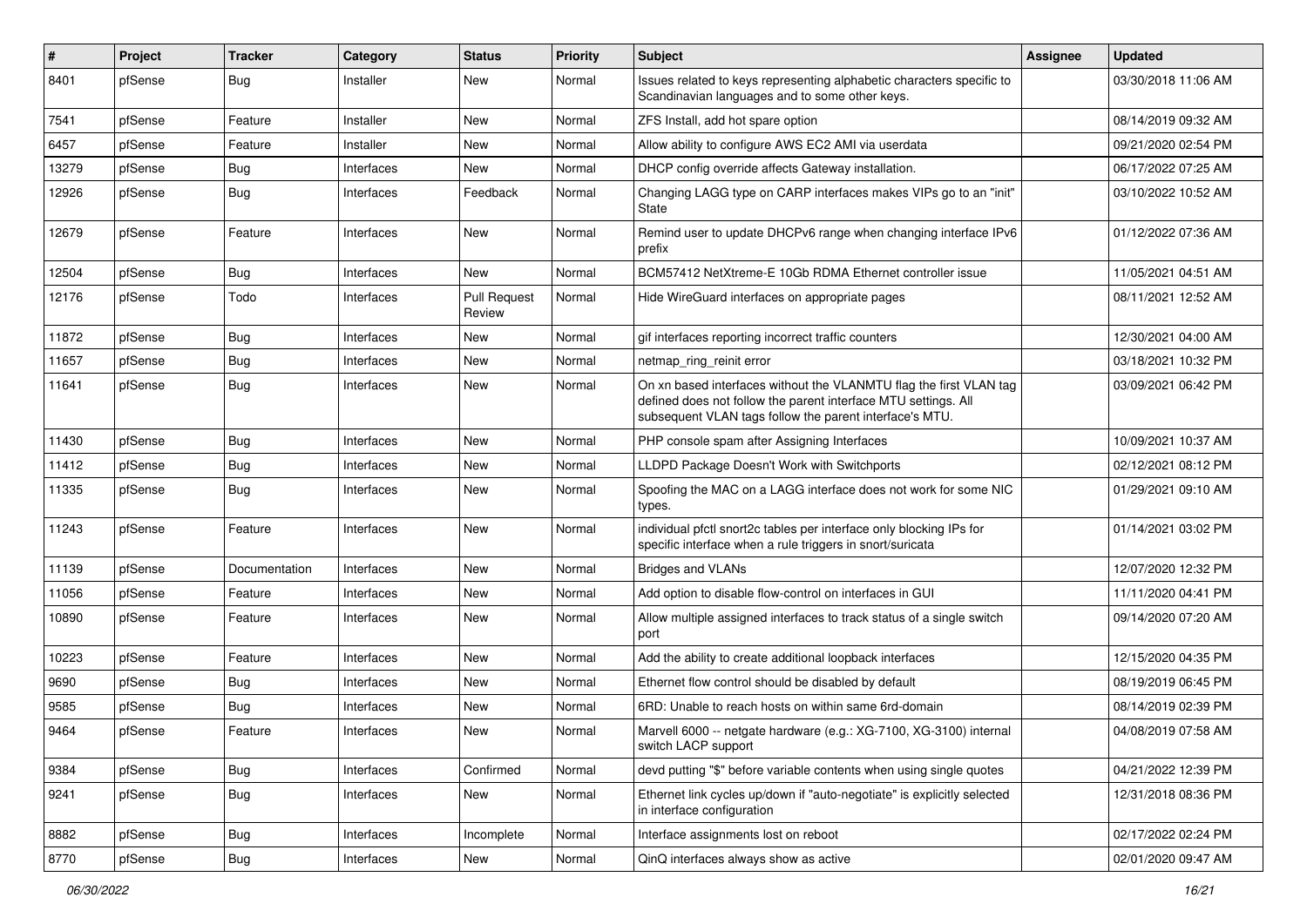| $\vert$ # | Project             | <b>Tracker</b> | Category     | <b>Status</b> | <b>Priority</b> | <b>Subject</b>                                                                                              | Assignee | <b>Updated</b>      |
|-----------|---------------------|----------------|--------------|---------------|-----------------|-------------------------------------------------------------------------------------------------------------|----------|---------------------|
| 8526      | pfSense             | Bug            | Interfaces   | New           | Normal          | DHCP client ignores server replies when 802.1q tagging is used                                              |          | 08/14/2019 10:52 AM |
| 8520      | pfSense             | Feature        | Interfaces   | New           | Normal          | Option to auto-renew DHCP on interface with an offline gateway or<br>marked as down                         |          | 07/20/2021 11:00 AM |
| 8435      | pfSense             | Bug            | Interfaces   | New           | Normal          | DHCPv6 unusable in certain circumstances (US AT&T Fiber, etc.)                                              |          | 08/14/2019 10:52 AM |
| 8173      | pfSense             | Feature        | Interfaces   | New           | Normal          | dhcp6c - RAW Options                                                                                        |          | 05/29/2022 05:34 PM |
| 8113      | pfSense             | <b>Bug</b>     | Interfaces   | New           | Normal          | MTU setting on bridge, openvpn clients ignored                                                              |          | 12/31/2021 05:55 PM |
| 7626      | pfSense             | Feature        | Interfaces   | New           | Normal          | Add IPoE support for WAN                                                                                    |          | 01/01/2022 12:31 AM |
| 7430      | pfSense             | Bug            | Interfaces   | New           | Normal          | pfsense-utils.inc - where_is_ipaddr_configured() should account for<br>loopback interface                   |          | 08/13/2019 03:48 PM |
| 7040      | pfSense             | Bug            | Interfaces   | New           | Normal          | Issue when disabling an interface                                                                           |          | 12/26/2016 02:56 AM |
| 6977      | pfSense             | Bug            | Interfaces   | New           | Normal          | VLAN traffic is erroneously counted as underlying iface (untagged)<br>traffic                               |          | 08/13/2019 02:56 PM |
| 6845      | pfSense             | Feature        | Interfaces   | New           | Normal          | DHCP / DHCPv6 WAN client status page                                                                        |          | 08/19/2019 12:37 PM |
| 6823      | pfSense             | <b>Bug</b>     | Interfaces   | New           | Normal          | No connectivity after changing link state to UP                                                             |          | 04/21/2022 12:39 PM |
| 6796      | pfSense             | Feature        | Interfaces   | New           | Normal          | Allow hostnames as GRE and GIF endpoints                                                                    |          | 08/13/2019 02:35 PM |
| 6605      | pfSense             | Bug            | Interfaces   | Confirmed     | Normal          | rc.linkup logic issues with actions taken                                                                   |          | 07/12/2016 07:46 PM |
| 6289      | pfSense             | Bug            | Interfaces   | New           | Normal          | IPv6 address not given to track6 interfaces on create                                                       |          | 12/30/2021 04:17 AM |
| 6038      | pfSense             | Feature        | Interfaces   | New           | Normal          | Add ability to configure which interface is chosen for defining<br>hostname IP in /etc/hosts                |          | 07/07/2017 09:56 AM |
| 5887      | pfSense             | Bug            | Interfaces   | Confirmed     | Normal          | hardware_offloading_applyflags sets/unsets most values when<br>already set correctly                        |          | 07/06/2016 03:31 PM |
| 5474      | pfSense             | Feature        | Interfaces   | New           | Normal          | Add 802.1x configuration to wired interfaces.                                                               |          | 03/16/2016 04:32 PM |
| 4428      | pfSense             | Bug            | Interfaces   | Confirmed     | Normal          | Setting media option on em(4) leads to infinite link cycling                                                |          | 07/06/2016 12:45 AM |
| 1337      | pfSense             | Feature        | Interfaces   | Assigned      | Normal          | VLANs with different MAC address than parent interface                                                      |          | 04/21/2022 12:39 PM |
| 13246     | pfSense<br>Packages | Feature        | iperf        | New           | Normal          | iperf3 service controls do not work                                                                         |          | 06/05/2022 06:51 PM |
| 13264     | pfSense             | Feature        | <b>IPsec</b> | New           | Normal          | IPSec Phase2 select multiple PFS key groups                                                                 |          | 06/10/2022 04:29 PM |
| 12787     | pfSense Docs        | Todo           | <b>IPsec</b> | New           | Normal          | Feedback on pfSense Configuration Recipes - Routing Internet<br>Traffic Through a Site-to-Site IPsec Tunnel |          | 02/11/2022 11:28 PM |
| 12705     | pfSense             | Bug            | <b>IPsec</b> | Incomplete    | Normal          | ECDSA certificate does not work for IPSec VPN phase 1                                                       |          | 01/24/2022 03:22 PM |
| 12473     | pfSense             | Feature        | <b>IPsec</b> | New           | Normal          | Allow user adjustment of IPsec Keep Alive periodic checks                                                   |          | 12/22/2021 05:59 AM |
| 11622     | pfSense Docs        | Todo           | <b>IPsec</b> | New           | Normal          | Update pfSense VPC VPN Configuration Wizard docs                                                            |          | 03/04/2021 09:36 AM |
| 10493     | pfSense             | <b>Bug</b>     | <b>IPsec</b> | New           | Normal          | filter get vpns list() issues                                                                               |          | 05/06/2020 01:07 AM |
| 9857      | pfSense             | Feature        | <b>IPsec</b> | New           | Normal          | IPsec Down/Up SMTP Notifications                                                                            |          | 08/31/2021 08:07 AM |
| 8686      | pfSense             | Bug            | <b>IPsec</b> | New           | Normal          | IPsec VTI: Assigned interface firewall rules are never parsed                                               |          | 02/10/2021 12:15 PM |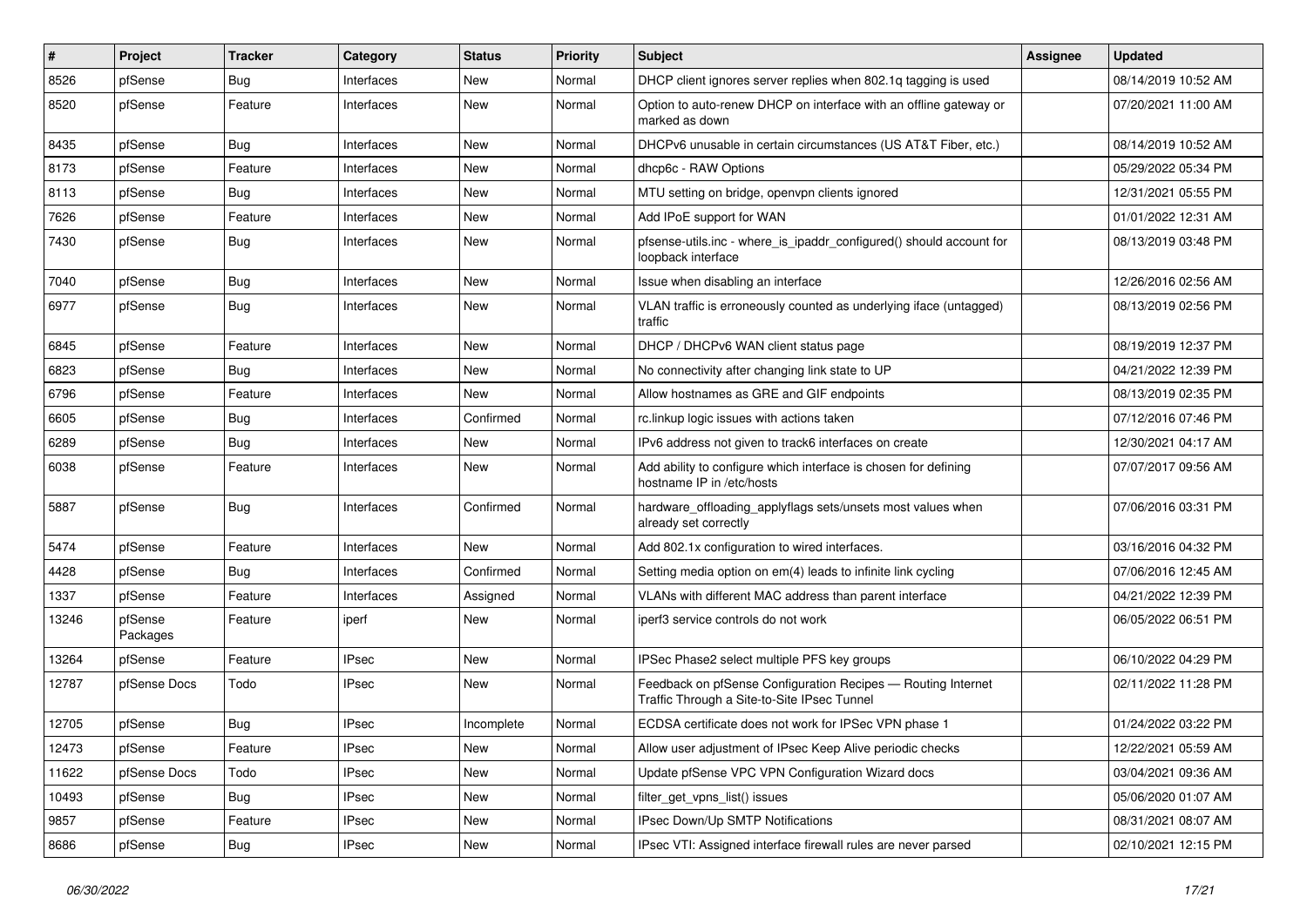| $\vert$ # | Project | <b>Tracker</b> | Category                                        | <b>Status</b> | <b>Priority</b> | Subject                                                                                               | Assignee | <b>Updated</b>      |
|-----------|---------|----------------|-------------------------------------------------|---------------|-----------------|-------------------------------------------------------------------------------------------------------|----------|---------------------|
| 8346      | pfSense | Feature        | <b>IPsec</b>                                    | New           | Normal          | Let pFSense act as an IPSec XAuth VPN Client                                                          |          | 02/23/2018 07:39 AM |
| 8168      | pfSense | Feature        | <b>IPsec</b>                                    | New           | Normal          | strongswan dhcp option                                                                                |          | 12/19/2017 04:14 AM |
| 8073      | pfSense | Bug            | <b>IPsec</b>                                    | New           | Normal          | Traffic inexplicably not going through IPSEC despite (in theory)<br>matching SPs                      |          | 11/09/2017 02:51 AM |
| 8036      | pfSense | Feature        | <b>IPsec</b>                                    | New           | Normal          | Want to run multiple Mobile Client IKEv2 server instances                                             |          | 08/14/2019 09:31 AM |
| 7773      | pfSense | Feature        | <b>IPsec</b>                                    | New           | Normal          | IPSec using IKEv2 with split DNS not using provided domain names                                      |          | 08/15/2017 05:25 PM |
| 7738      | pfSense | Feature        | <b>IPsec</b>                                    | New           | Normal          | Highlight which IPSec (or other VPN) crypto modes are<br>hardware-accelerated in the UI               |          | 08/13/2019 03:46 PM |
| 7420      | pfSense | Bug            | <b>IPsec</b>                                    | New           | Normal          | ipsec status freezing                                                                                 |          | 02/13/2020 09:09 AM |
| 6668      | pfSense | Bug            | <b>IPsec</b>                                    | Feedback      | Normal          | IPSec tunnel + L2TP/IPSec VPN - wrong PSK chosen by pfSense                                           |          | 09/21/2019 02:07 AM |
| 6517      | pfSense | Bug            | <b>IPsec</b>                                    | Confirmed     | Normal          | Adding mobile IPsec phase 2 entries requires restart of strongswan                                    |          | 06/21/2016 11:04 PM |
| 6481      | pfSense | Bug            | <b>IPsec</b>                                    | New           | Normal          | loading EAP RADIUS method failed                                                                      |          | 03/24/2020 04:25 PM |
| 6370      | pfSense | Bug            | <b>IPsec</b>                                    | Confirmed     | Normal          | IPSEC bound to WAN gateway group and Dynamic DNS doesn't to<br>fail back tunnel to WAN on DDNS update |          | 08/31/2021 07:38 AM |
| 6213      | pfSense | Feature        | <b>IPsec</b>                                    | New           | Normal          | IPSEC: IPV4/IPV6 dual-interface-stack support for Mobile IKE                                          |          | 04/20/2016 07:48 AM |
| 5629      | pfSense | Bug            | <b>IPsec</b>                                    | New           | Normal          | Allow for IPsec configuration using certs without a CA                                                |          | 12/31/2021 05:21 PM |
| 5331      | pfSense | Feature        | <b>IPsec</b>                                    | New           | Normal          | IPSec table for tuning strongswan.conf                                                                |          | 05/05/2021 12:10 AM |
| 4989      | pfSense | Feature        | <b>IPsec</b>                                    | New           | Normal          | Allow all valid strongswan remote gateway options in gui                                              |          | 08/20/2015 02:57 PM |
| 4688      | pfSense | Feature        | <b>IPsec</b>                                    | New           | Normal          | Missing TFC Traffic Flow Confidentiality support                                                      |          | 11/15/2021 12:27 PM |
| 4591      | pfSense | Feature        | <b>IPsec</b>                                    | New           | Normal          | IPSec Failover Support for IP Addresses instead of Dynamic DNS /<br>Failover Group                    |          | 09/04/2020 12:17 AM |
| 3312      | pfSense | Bug            | <b>IPsec</b>                                    | New           | Normal          | Gateway on IPsec rules is not functional in pf                                                        |          | 01/28/2020 10:09 PM |
| 946       | pfSense | Feature        | <b>IPsec</b>                                    | New           | Normal          | Allow aliases to be used to define IPsec phase 2 networks                                             |          | 04/21/2022 12:39 PM |
| 12938     | pfSense | <b>Bug</b>     | IPv6 Router<br>Advertisements<br>(RADVD)        | New           | Normal          | MaxRtrAdvInterval would allow stale DNS servers to be deleted<br>faster                               |          | 03/12/2022 09:37 AM |
| 8262      | pfSense | Feature        | <b>IPv6 Router</b><br>Advertisements<br>(RADVD) | New           | Normal          | Make each prefix flags configurable separately.                                                       |          | 01/16/2018 12:35 PM |
| 7737      | pfSense | Bug            | IPv6 Router<br>Advertisements<br>(RADVD)        | New           | Normal          | radvd error message                                                                                   |          | 08/13/2019 09:41 AM |
| 7303      | pfSense | Bug            | IPv6 Router<br>Advertisements<br>(RADVD)        | New           | Normal          | ipv6 connectivity lost on pfSense reboot                                                              |          | 08/20/2019 12:23 PM |
| 6816      | pfSense | Feature        | IPv6 Router<br>Advertisements<br>(RADVD)        | New           | Normal          | Status and/or Diagnostics page for radvd                                                              |          | 08/13/2019 02:35 PM |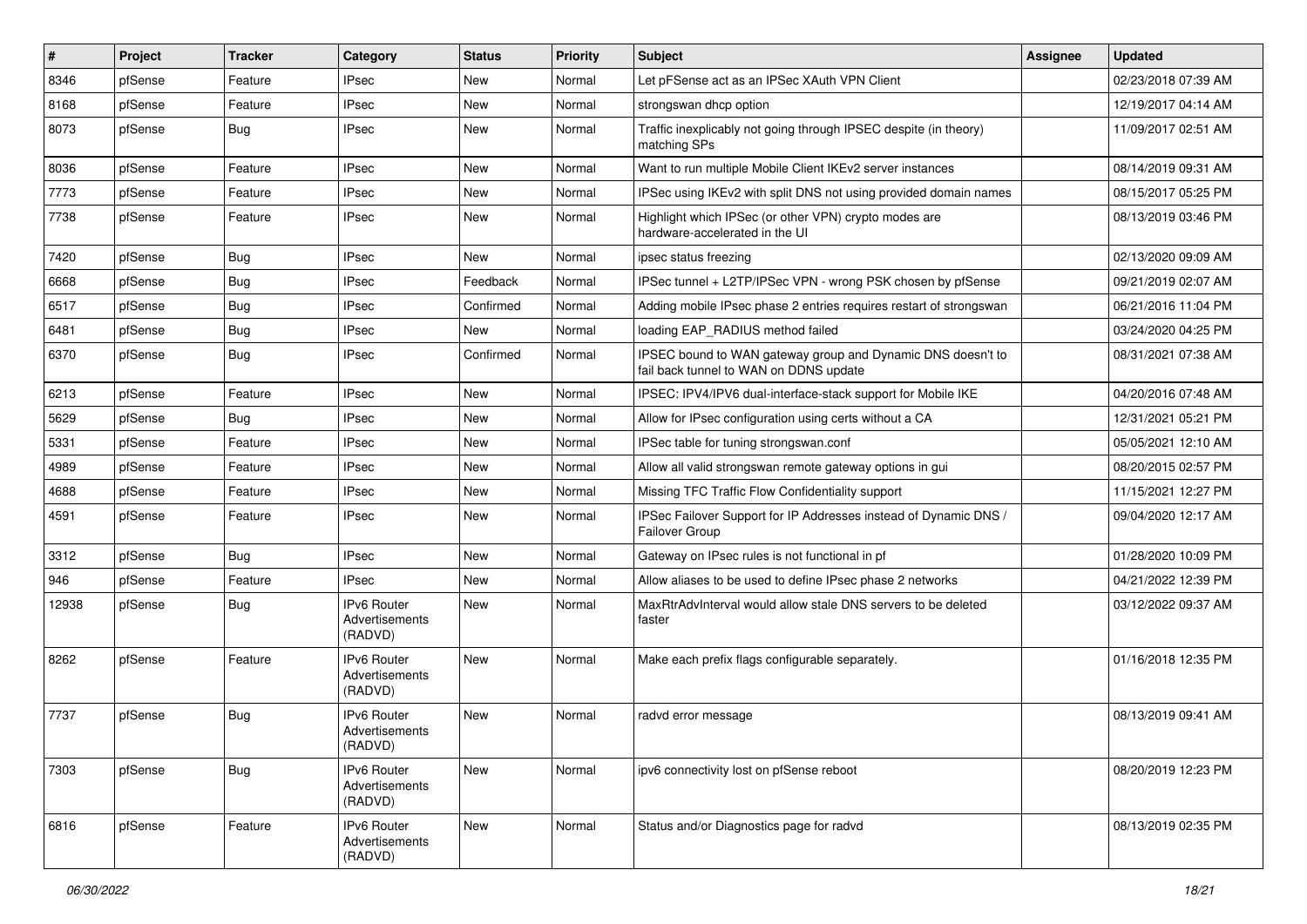| $\#$  | Project             | <b>Tracker</b> | Category                                        | <b>Status</b>                 | <b>Priority</b> | <b>Subject</b>                                                                                 | Assignee | <b>Updated</b>      |
|-------|---------------------|----------------|-------------------------------------------------|-------------------------------|-----------------|------------------------------------------------------------------------------------------------|----------|---------------------|
| 6541  | pfSense             | Bug            | <b>IPv6 Router</b><br>Advertisements<br>(RADVD) | New                           | Normal          | IPv6 RAs always include on-link prefix; clients may not use DHCPv6<br>managed addresses        |          | 08/13/2019 03:23 PM |
| 4470  | pfSense             | Feature        | IPv6 Router<br>Advertisements<br>(RADVD)        | New                           | Normal          | RA page in GUI                                                                                 |          | 08/20/2019 12:20 PM |
| 3718  | pfSense             | Feature        | IPv6 Router<br>Advertisements<br>(RADVD)        | New                           | Normal          | radvd - enhancement proposal: ability to advertise routes and some<br>fixes - patches attached |          | 03/22/2020 02:59 PM |
| 11761 | pfSense             | Bug            | L <sub>2</sub> TP                               | New                           | Normal          | L2TP/IPsec VPN : PPP LCP negotiation occurs before user<br>authentication                      |          | 03/31/2021 04:52 AM |
| 7563  | pfSense             | Feature        | L <sub>2</sub> TP                               | New                           | Normal          | 12tp Suggestion: consider allowing IP/Subnet for the user.                                     |          | 08/21/2019 10:52 AM |
| 6321  | pfSense             | Bug            | L <sub>2</sub> TP                               | New                           | Normal          | Problem with connecting I2tp over ipsec from android and windows                               |          | 11/13/2020 11:01 AM |
| 1667  | pfSense             | Bug            | L <sub>2</sub> TP                               | New                           | Normal          | L2TP server does not respond properly from a CARP VIP                                          |          | 12/11/2021 07:43 PM |
| 3962  | pfSense<br>Packages | Bug            | ladvd                                           | Confirmed                     | Normal          | LADVD interface handling issues with lagg and bridge                                           |          | 12/05/2016 01:59 PM |
| 9453  | pfSense             | Bug            | <b>LAGG Interfaces</b>                          | New                           | Normal          | VLAN Interfaces on LAGG get orphaned at boot                                                   |          | 08/21/2019 11:16 AM |
| 8335  | pfSense             | Bug            | <b>LAGG Interfaces</b>                          | New                           | Normal          | System hang with LACP downlink to UniFi switch                                                 |          | 08/21/2019 11:18 AM |
| 4499  | pfSense             | Feature        | <b>LAGG Interfaces</b>                          | New                           | Normal          | pfSense LAGG interfaces; unable to set speed and duplex for<br>member interfaces.              |          | 08/21/2019 11:16 AM |
| 2504  | pfSense             | Feature        | <b>LAGG Interfaces</b>                          | New                           | Normal          | lagg enhancements                                                                              |          | 01/08/2021 12:17 PM |
| 336   | pfSense             | Feature        | <b>LAGG Interfaces</b>                          | New                           | Normal          | Option to create lagg under assign interfaces                                                  |          | 08/21/2019 11:16 AM |
| 10462 | pfSense<br>Packages | Feature        | <b>LCDProc</b>                                  | <b>Pull Request</b><br>Review | Normal          | CPU Temp Screen                                                                                |          | 11/29/2021 08:28 AM |
| 10502 | pfSense<br>Packages | <b>Bug</b>     | <b>Ildpd</b>                                    | In Progress                   | Normal          | LLDP spamming errors on Netgate XG-7100                                                        |          | 04/21/2022 12:39 PM |
| 12747 | pfSense             | Bug            | Logging                                         | New                           | Normal          | System log is filled by sshguard                                                               |          | 06/30/2022 05:21 AM |
| 12625 | pfSense             | Feature        | Logging                                         | New                           | Normal          | Granular logging options for default firewall rules.                                           |          | 12/21/2021 06:39 PM |
| 12464 | pfSense             | Bug            | Logging                                         | <b>Pull Request</b><br>Review | Normal          | Syslog Auth messages are sent as Emergency Level                                               |          | 06/28/2022 12:01 PM |
| 12056 | pfSense             | Bug            | Logging                                         | New                           | Normal          | Filterlog says "Unknown Option %u"                                                             |          | 06/18/2021 05:51 AM |
| 11666 | pfSense             | <b>Bug</b>     | Logging                                         | New                           | Normal          | GUI Firewall log search not parsing filter.log beyond hard coded limit                         |          | 03/12/2021 11:38 AM |
| 11324 | pfSense             | Feature        | Logging                                         | New                           | Normal          | Separate syslog "Remote log servers" Parameters                                                |          | 01/27/2021 10:47 AM |
| 10581 | pfSense             | Feature        | Logging                                         | New                           | Normal          | Provide ability to disable nginx access logging to remote syslog<br>server                     |          | 05/21/2020 08:36 PM |
| 9060  | pfSense             | Feature        | Logging                                         | New                           | Normal          | add rule name filtering field for firewall log viewer                                          |          | 08/14/2019 12:38 PM |
| 9038  | pfSense             | Feature        | Logging                                         | New                           | Normal          | Live view of any log file                                                                      |          | 08/19/2019 02:55 PM |
| 8372  | pfSense             | Feature        | Logging                                         | New                           | Normal          | add gui setting to adjust refresh rate for dynamic firewall logs                               |          | 08/14/2019 10:31 AM |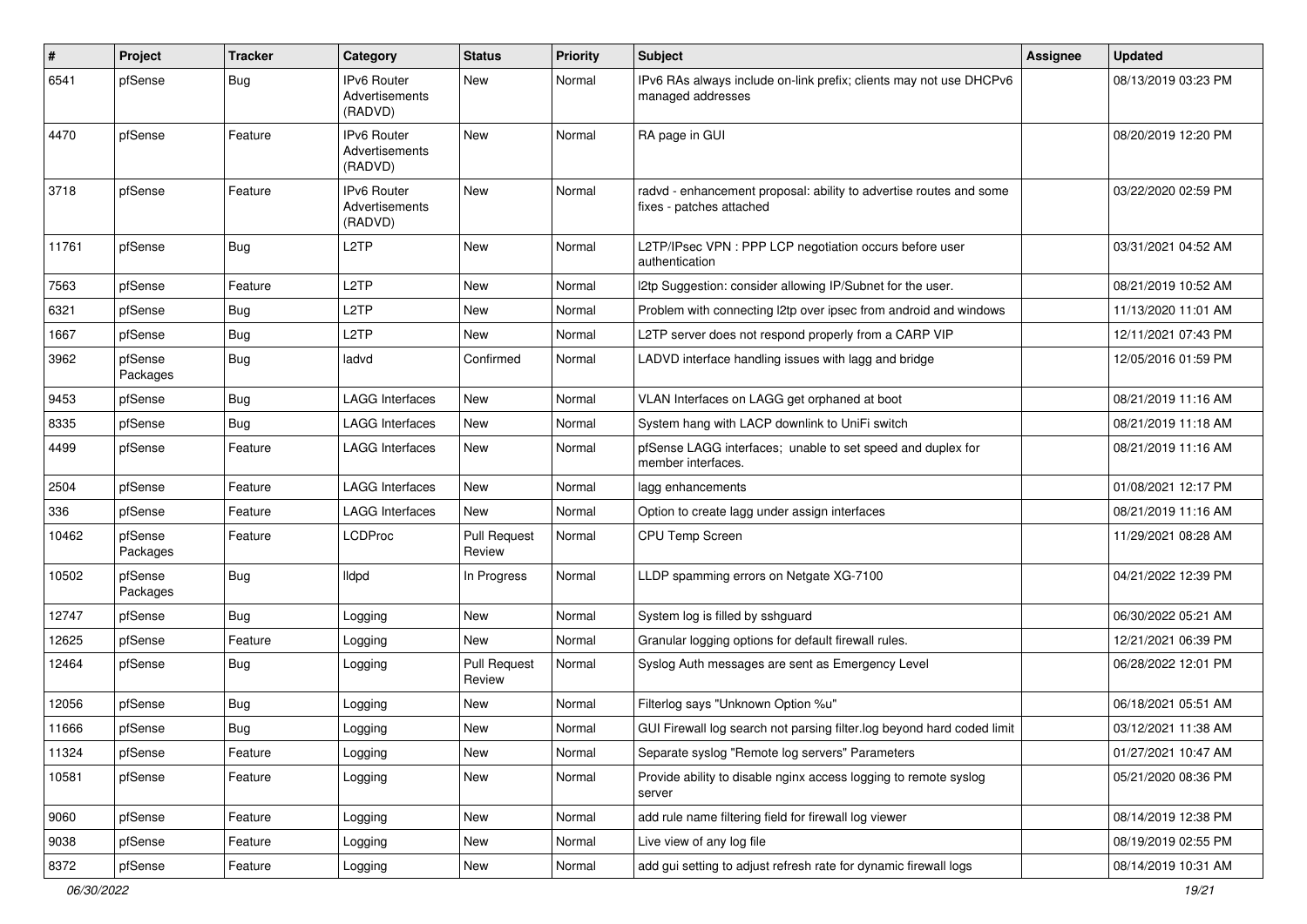| #     | Project             | <b>Tracker</b> | Category               | <b>Status</b> | <b>Priority</b> | Subject                                                                                                   | <b>Assignee</b> | <b>Updated</b>      |
|-------|---------------------|----------------|------------------------|---------------|-----------------|-----------------------------------------------------------------------------------------------------------|-----------------|---------------------|
| 7800  | pfSense             | Feature        | Logging                | New           | Normal          | Add option for state logging                                                                              |                 | 08/13/2019 03:51 PM |
| 7476  | pfSense             | Bug            | Logging                | New           | Normal          | Dirty buffer used to build log messages?                                                                  |                 | 04/17/2017 09:51 PM |
| 1940  | pfSense             | Todo           | Logging                | New           | Normal          | Integrate rSyslogd                                                                                        |                 | 07/06/2018 02:11 PM |
| 13044 | pfSense<br>Packages | Feature        | Mail report            | New           | Normal          | Customized reporting                                                                                      |                 | 04/11/2022 09:22 AM |
| 11567 | pfSense<br>Packages | Feature        | Mail report            | New           | Normal          | Email report add a note filed request                                                                     |                 | 02/27/2021 03:44 PM |
| 11772 | pfSense Plus        | Feature        | Multi-WAN              | New           | Normal          | Layer 2 Tunnel Bonding Capability                                                                         |                 | 06/05/2021 03:27 PM |
| 7964  | pfSense             | Bug            | Multi-WAN              | New           | Normal          | Restart openvpn on gateway switching                                                                      |                 | 08/19/2019 12:35 PM |
| 3115  | pfSense             | Feature        | Multi-WAN              | New           | Normal          | Traffic shaping for multi WAN                                                                             |                 | 12/07/2015 02:20 PM |
| 1388  | pfSense             | Feature        | Multi-WAN              | New           | Normal          | 3G outbound failover connection with auto dial-up and hang-up                                             |                 | 08/21/2019 11:27 AM |
| 855   | pfSense             | Feature        | Multi-WAN              | New           | Normal          | Ability to selectively kill states on gateways recovery                                                   |                 | 03/11/2022 08:30 AM |
| 228   | pfSense             | Feature        | Multi-WAN              | New           | Normal          | Multi-WAN support with same gateway on multiple WANs                                                      |                 | 04/11/2015 01:10 AM |
| 12400 | pfSense Docs        | Correction     | <b>NAT</b>             | New           | Normal          | NAT 1:1 documentation - multi-wan information                                                             |                 | 03/13/2022 12:53 PM |
| 9179  | pfSense             | Bug            | <b>NAT Reflection</b>  | New           | Normal          | NAT reflection fix implemented for #8604 is causing WebUI and<br>XMLRPC to fail on slave                  |                 | 03/27/2020 08:01 PM |
| 8004  | pfSense             | Bug            | <b>NAT Reflection</b>  | New           | Normal          | Error notice for a deleted NAT that had a RULE or an existing NAT<br>which is claimed to have no NAT port |                 | 10/24/2017 06:39 PM |
| 12073 | pfSense<br>Packages | Bug            | NET-SNMP               | Feedback      | Normal          | netsnmptrapd.conf syntax is wrong                                                                         |                 | 04/21/2022 12:40 PM |
| 11610 | pfSense<br>Packages | <b>Bug</b>     | NET-SNMP               | New           | Normal          | NET-SNMP is not setting the correct permissions on AgentX                                                 |                 | 06/28/2021 07:54 AM |
| 10990 | pfSense<br>Packages | Bug            | NET-SNMP               | Feedback      | Normal          | net-snmp IPv6 listen address needs to be wrapped in square<br>brackets                                    |                 | 03/19/2021 05:09 AM |
| 12860 | pfSense<br>Packages | Feature        | New Package<br>Request | New           | Normal          | add mmc-utils package to all images                                                                       |                 | 02/24/2022 07:18 AM |
| 12656 | pfSense<br>Packages | Feature        | New Package<br>Request | New           | Normal          | <b>NextDNS</b>                                                                                            |                 | 01/31/2022 01:50 AM |
| 12308 | pfSense<br>Packages | Feature        | New Package<br>Request | New           | Normal          | Dynamicaly Update Firewall Aliases from OpenVPN LDAP Group<br>membership of the connected user            |                 | 08/27/2021 12:51 AM |
| 11890 | pfSense<br>Packages | Feature        | New Package<br>Request | New           | Normal          | Browser-based "clientless" VPN                                                                            |                 | 05/05/2021 07:26 AM |
| 11573 | pfSense<br>Packages | Feature        | New Package<br>Request | New           | Normal          | <b>Custom Commands</b>                                                                                    |                 | 03/16/2021 07:28 PM |
| 11411 | pfSense<br>Packages | Feature        | New Package<br>Request | New           | Normal          | Smokeping as a default latency measurement tool                                                           |                 | 02/12/2021 09:29 PM |
| 11410 | pfSense<br>Packages | Feature        | New Package<br>Request | New           | Normal          | adding bpytop (former Bashtop)                                                                            |                 | 07/26/2021 12:33 PM |